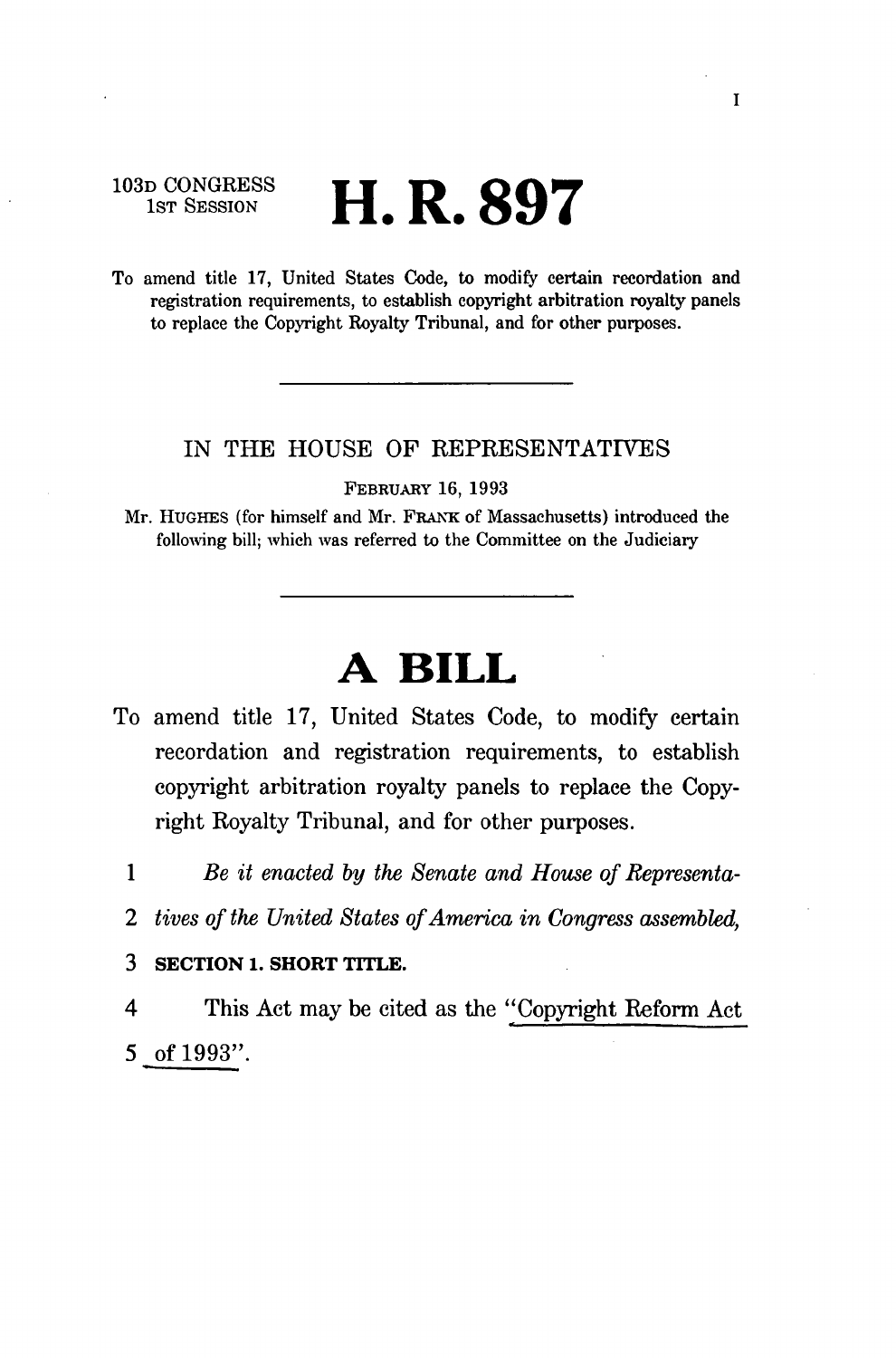**l TITLE I—COPYRIGHT OFFICE 2 SEC. 101. COPYRIGHT RECORDATION PROVISIONS.**  4 amended— 6 semicolon; 7 (2) in paragraph (4) by striking the period and 8 inserting "; or"; and 9 (3) by adding at the end the following: 10 "(5) perfecting security interests.". **11 SEC. 102. COPYRIGHT REGISTRATION PROVISIONS.**  12 (a) REGISTRATION AND INFRINGEMENT ACTIONS.— 14 to read as follows: 15 **"§411. Registration and infringement actions 16** "In the case of a work consisting of sounds, images, 17 or both, the first fixation of which is made simultaneously 18 with its transmission, the copyright owner may, either be-19 fore or after such fixation takes place, institute an action 20 for infringement under section 501, fully subject to the 21 remedies provided by sections 502 through 506 and sec-22 tions 509 and 510, if, in accordance with requirements 23 that the Register of Copyrights shall prescribe by regula-24 tion, the copyright owner serves notice upon the infringer,

25 not less than 10 or more than 30 days before such fixa-

**2** 

3 Section 301(b) of title 17, United States Code, is

5 (1) in paragraph (3) by striking "or" after the

13 Section 411 of title 17, United States Code, is amended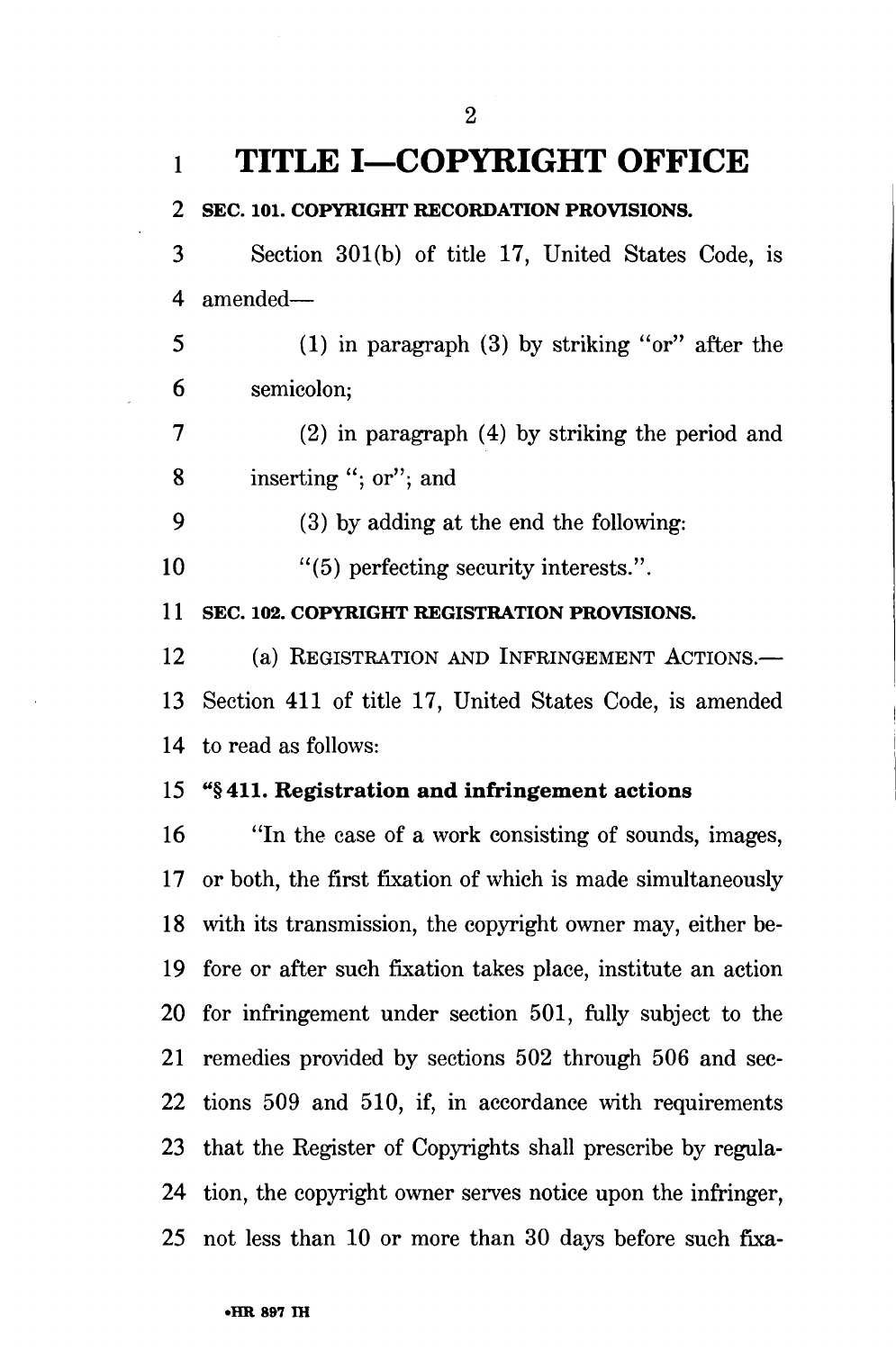1 tion, identifying the work and the specific time and source 2 of its first transmission.".

3 (b) REGISTRATION AS PREREQUISITE TO CERTAIN 4 REMEDIES FOR INFRINGEMENT.—Section 412 of title 17, 5 United States Code, and the item relating to section 412 6 in the table of sections at the beginning of chapter 4 of 7 title 17, United States Code, are repealed.

### **8 SEC. 103. THE COPYRIGHT OFFICE: GENERAL RESPON-9 SmiLITIES AND ORGANIZATION.**

10 (a) REGISTER OF COPYRIGHTS.—Section 701(a) of 11 title 17, United States Code, is amended to read as 12 follows:

13  $\frac{1}{2}$  (a)(1) The President shall appoint, by and with the 14 advice and consent of the Senate, the Register of Copy-15 rights. The Register of Copyrights shall be paid at the 16 rate of pay in effect for level IV of the Executive Schedule 17 under section 5315 of title 5.".

18 "(2) All administrative functions and duties under 19 this title, except as otherwise specified, are the responsibil-20 ity of the Register of Copyrights as director of the Copy-21 right Office of the Library of Congress. The Register of 22 Copyrights shall appoint all other officers and employees 23 of the Copyright Office, who shall act under the Register's 24 general direction and supervision.".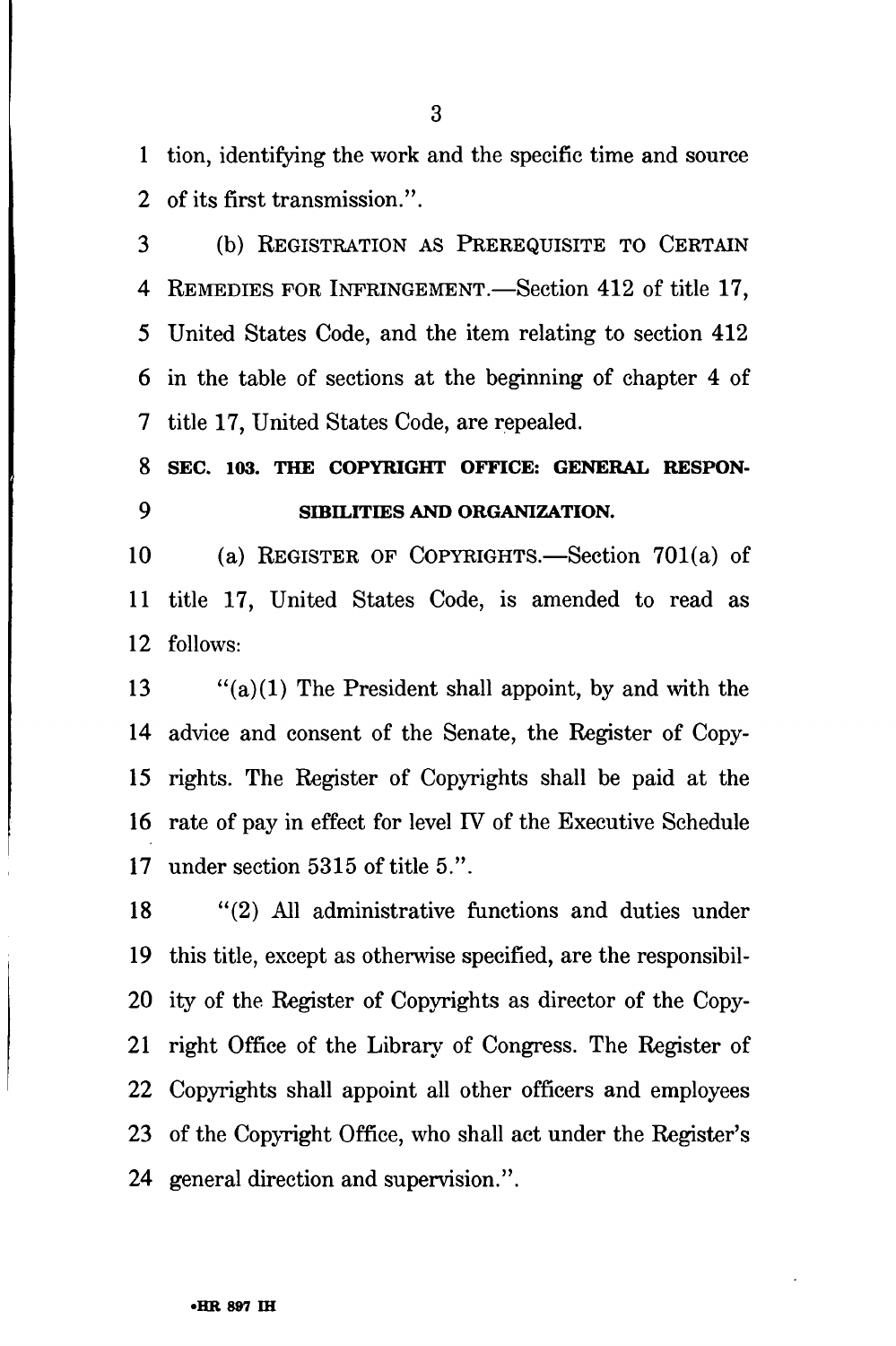1 (b) ANNUAL REPORT.—Section 701(c) of title 17, 2 United States Code, is amended to read as follows:

4

3 "(c) The Register of Copyrights shall make an annual 4 report to the Congress on the work and accomplishments 5 of the Copyright Office during the previous fiscal year.".

6 (c) REPEAL.—Section 701(e) of title 17, United 7 States Code, is repealed.

### **8 SEC. 104. COPYRIGHT OFFICE REGULATIONS.**

9 Section 702 of title 17, United States Code, is 10 amended by striking the last sentence.

### **11 SEC. 105. CONFORMING AMENDMENTS.**

12 (a) DEFINITIONS.—Section 101 of title 17, United 13 States Code, is amended by striking the definition of the 14 "country of origin" of a Berne Convention work.

15 (b) RECORDATION OF TRANSFERS AND OTHER DOC-16 UMENTS.—Section 205(c) of title 17, United States Code, 17 is amended by striking "but only if—" and all that follows 18 through the end of paragraph (2) and inserting the follow-19 ing: "but only if the document, or material attached to 20 it, specifically identifies the work to which it pertains so 21 that, after the document is indexed by the Register of 22 Copyrights, it would be revealed by a reasonable search 23 under the title or registration number of the work.".

24 (c) INFRINGEMENT OF COPYRIGHT.—Section 501(b). 25 of title 17, United States Code, is amended in the first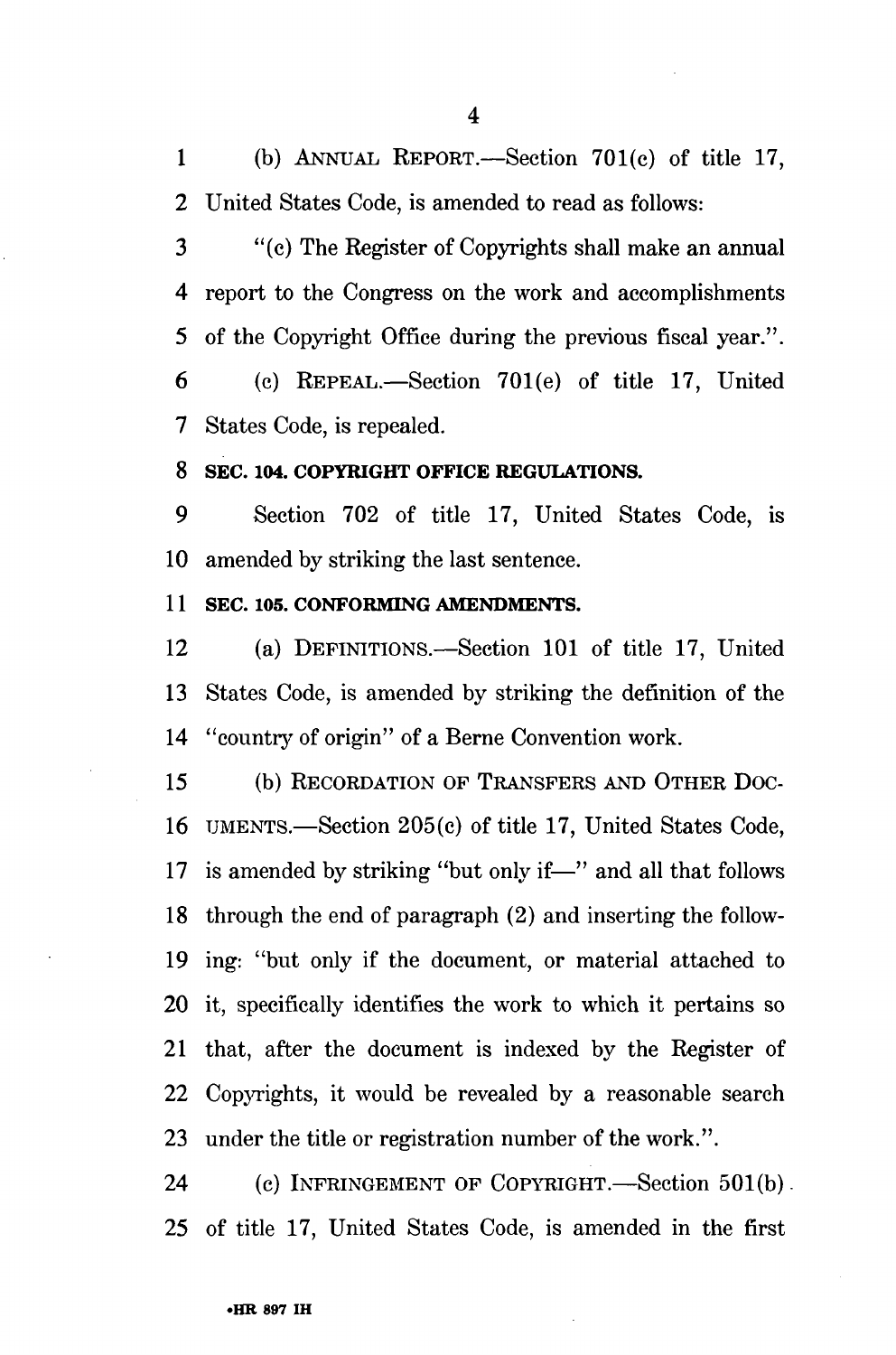1 sentence by striking ", subject to the requirements of sec-2 tion 411.".

3 (d) REMEDIES FOR INFRINGEMENT.—Section 504(a) 4 of title 17, United States Code, is amended by striking 5 "Except as otherwise provided by this title, an" and in-6 serting "An".

## **7 TITLE II—COPYRIGHT ROYALTY 8 TRIBUNAL**

#### **9 SEC. 201. COPYRIGHT ARBITRATION ROYALTY PANELS.**

10 (a) ESTABLISHMENT AND PURPOSE.—Section 801 of 11 title 17, United States Code, is amended to read as fol-12 lows:

### 13 "§801. Copyright arbitration royalty panels: estab-14 lishment and purpose

15 "(a) ESTABLISHMENT.—The Register of Copyrights 16 is authorized to appoint and convene copyright arbitration 17 royalty panels to—

18 "(1) make determinations concerning the ad-19 justment of the copyright royalty rates as provided 20 in section 803;

21 "(2) adjust royalty payments under section 22  $1004(a)(3);$ 

23 "(3) distribute royalty fees deposited with the 24 Register of Copyrights under sections 111 and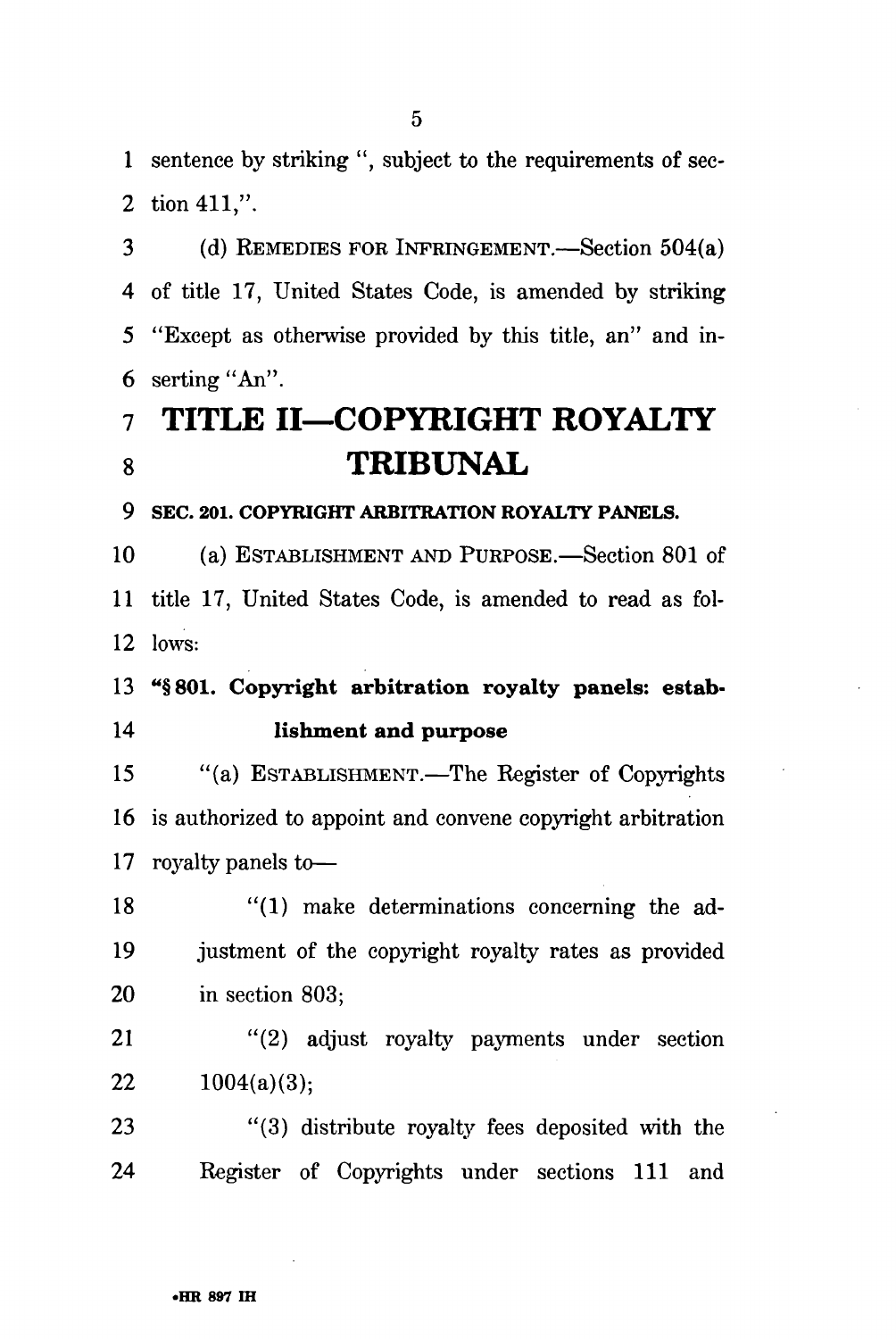1 119(b) in the event a controversy over such distribu-2 tion exists; and

3 "(4) distribute the royalty fees deposited with 4 the Register of Copyrights under section 1005 in the 5 event a controversy over such distribution exists 6 under section 1006(c).".

7 (b) MEMBERSHIP AND PROCEEDINGS.—Section 802 8 of title 17, United States Code, is amended to read as 9 follows:

### **10** "§ **802. Membership and proceedings of copyright ar-11 bitration royalty panels**

12 "(a) COMPOSITION OF COPYRIGHT ARBITRATION 13 ROYALTY PANELS.—A copyright arbitration royalty panel 14 shall consist of 3 arbitrators selected by the Register of 15 Copyrights pursuant to subsection (b).

16 "(b) SELECTION OP ARBITRATION PANEL.—Not 17 later than 10 days after publication of a notice initiating 18 an arbitration proceeding under section 803 or 804, and 19 in accordance with procedures specified by the Register 20 of Copyrights, the Register of Copyrights shall select 2 21 arbitrators from lists of arbitrators provided to the Reg-22 ister by parties participating in the arbitration. The 2 ar-23 bitrators so selected shall, within 10 days after their selec-24 tion, choose a third arbitrator from the same lists, who 25 shall serve as the chairperson of the arbitrators. If such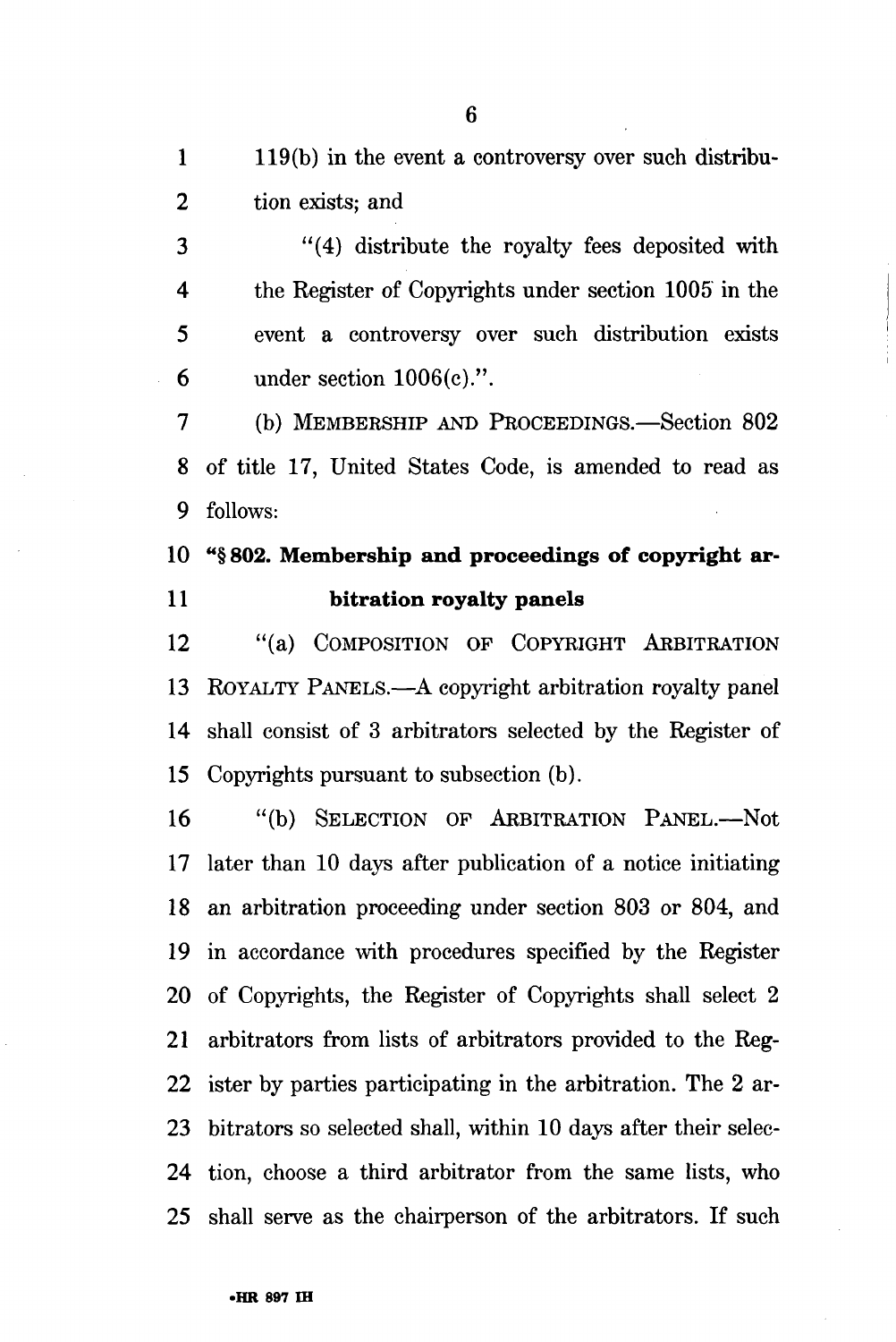1 2 arbitrators fail to agree upon the selection of a chair-2 person, the Register of Copyrights shall promptly select 3 the chairperson.

4 "(c) ARBITRATION PROCEEDINGS.—Copyright arbi-5 tration royalty panels shall conduct arbitration proceed-6 ings, in accordance with such procedures as they may 7 adopt, for the purpose of making their determinations in 8 carrying out the purposes set forth in section 801. The 9 arbitration panels shall act on the basis of a fully docu-10 mented written record. Any copyright owner who claims 11 to be entitled to royalties under section 111 or 119 or any 12 interested copyright party who claims to be entitled to roy-13 alties under section 1006 may submit relevant information 14 and proposals to the arbitration panels in proceedings ap-15 plicable to such copyright owner or interested copyright 16 party. The parties to the proceedings shall bear the entire 17 cost thereof in such manner and proportion as the arbitra-18 tion panels shall direct.

19 "(d) REPORT TO THE REGISTER OF COPYRIGHTS.-20 Not later than 180 days after publication of the notice 21 initiating an arbitration proceeding, the copyright arbitra-22 tion royalty panel conducting the proceeding shall report 23 to the Register of Copyrights its determination concerning 24 the royalty fee or distribution of royalty fees, as the case 25 may be. Such report shall be accompanied by the written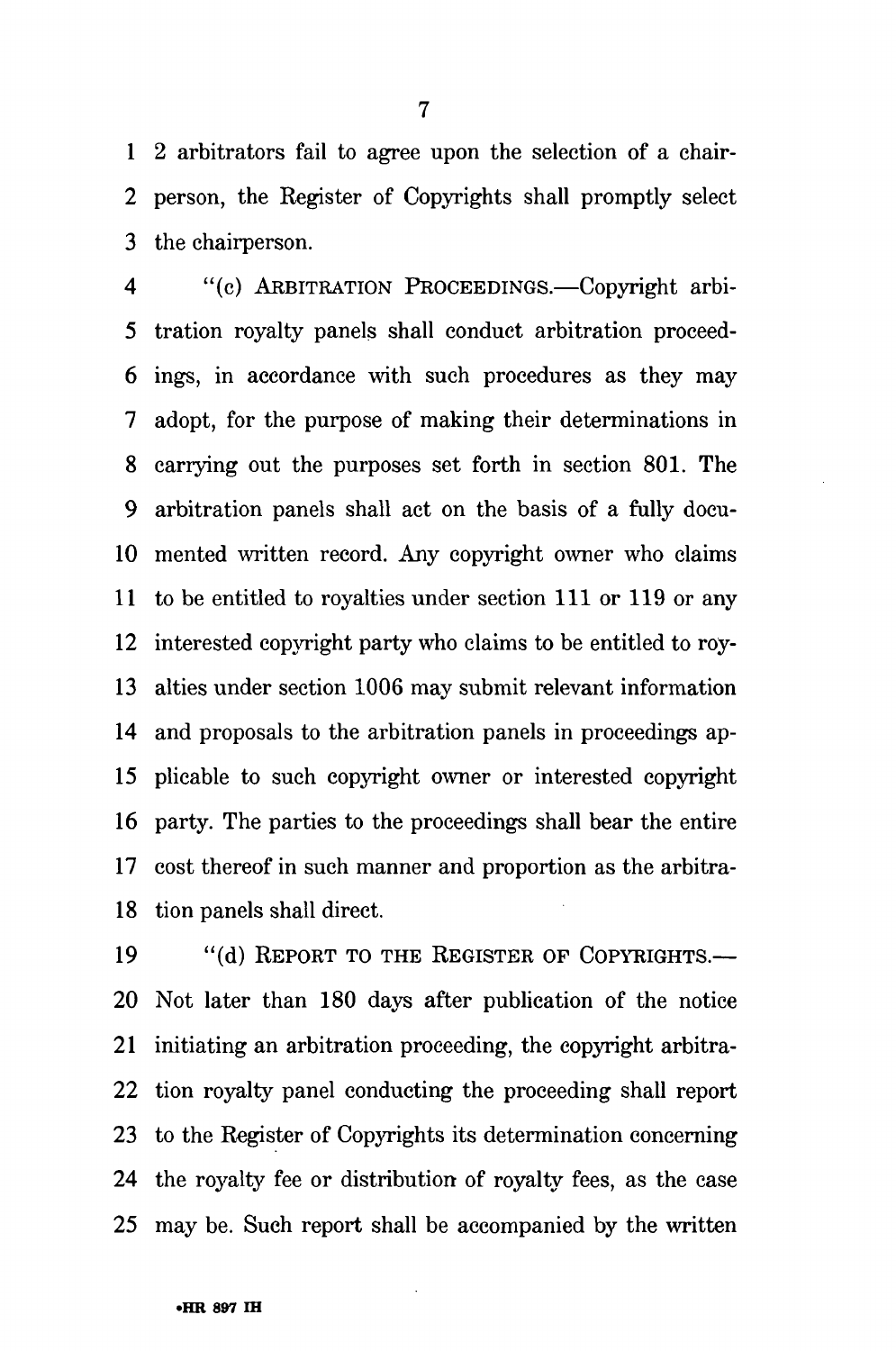1 record, and shall set forth the facts that the arbitration 2 panel found relevant to its determination.

3 "(e) ACTION BY COPYRIGHT ARBITRATION ROYALTY 4 PANEL.—Within 60 days after receiving the report of a 5 copyright arbitration royalty panel under subsection (d), 6 the Register of Copyrights shall adopt or reject the deter-7 mination of the arbitration panel. The Register shall adopt 8 the determination of the arbitration panel unless the Reg-9 ister finds that the determination is arbitrary. If the Reg-10 ister rejects the determination of the arbitration panel, the 11 Register shall, before the end of that 60-day period, and 12 after full examination of the record created in the arbitra-13 tion proceeding, issue an order setting the royalty fee or 14 distribution of fees, as the case may be. The Register shall 15 cause to be published in the Federal Register the deter-16 mination of the arbitration panel, and the decision of the 17 Register (including an order issued under the preceding 18 sentence). The Register shall also publicize such deter-19 mination and decision in such other manner as the Reg-20 ister considers appropriate. The Register shall also make 21 the report of the arbitration panel and the accompanying 22 record available for public inspection and copying.

23 "(f) JUDICIAL REVIEW.—Any decision of the Reg-24 ister of Copyrights under subsection (e) with respect to 25 a determination of an arbitration panel may be appealed,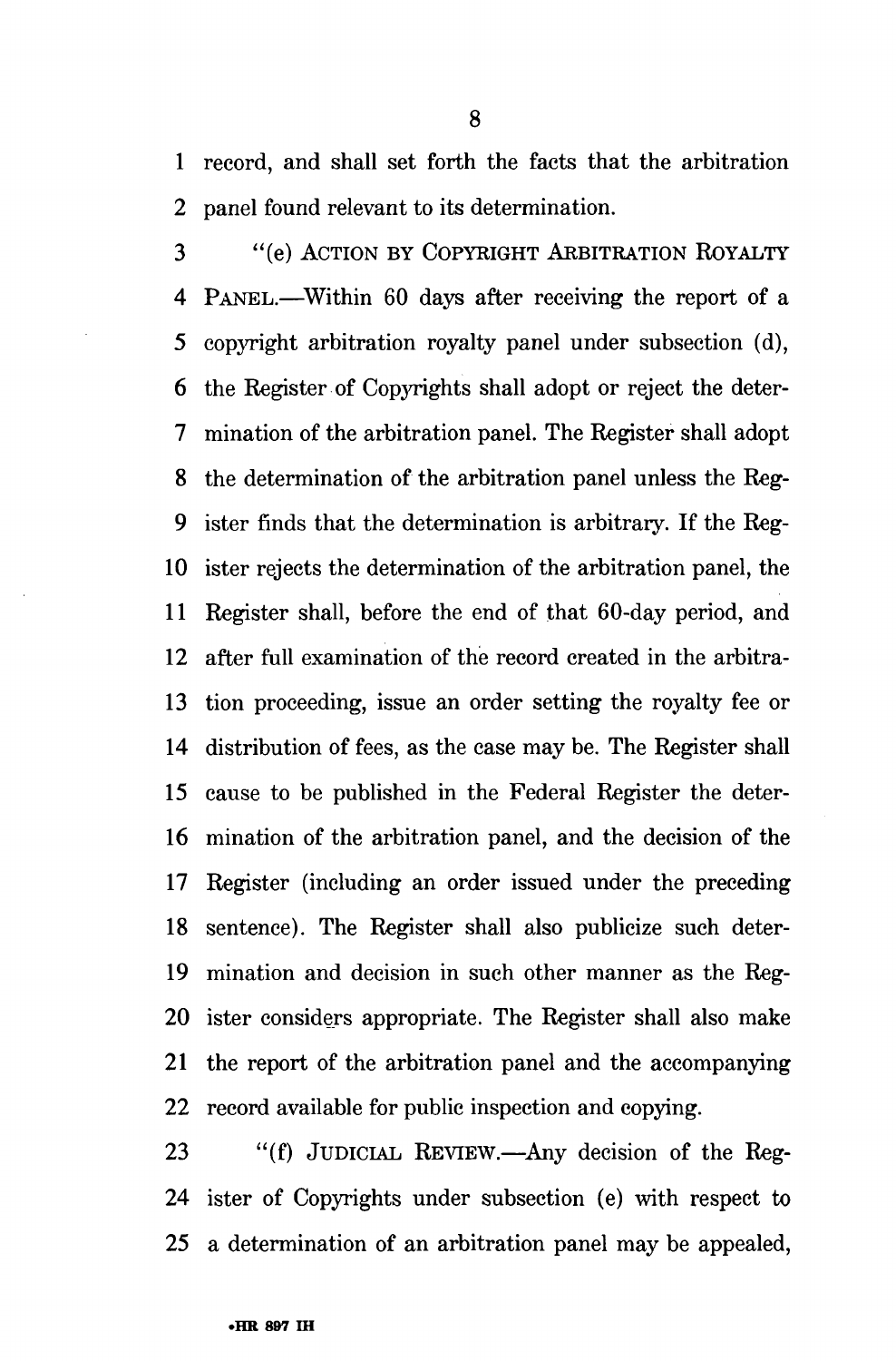1 by any aggrieved party who would be bound by the deter-2 mination, to the United States Court of Appeals for the 3 District of Columbia Circuit, within 30 days after the pub-4 lication of the decision in the Federal Register. The pend-5 ency of an appeal under this paragraph shall not relieve 6 persons obligated to make royalty payments under sec-7 tions 111, 119, or 1003 who would be affected by the de-8 termination on appeal to deposit the statement of account 9 and royalty fees specified in those sections. The court shall 10 have jurisdiction to modify or vacate a decision of the Reg-11 ister only if it finds, on the basis of the record before the 12 Register, that the Register acted in an arbitrary manner. 13 If the court modifies the decision of the Register, the court 14 shall have jurisdiction to enter its own determination with 15 respect to the amount or distribution of royalty fees and 16 costs, to order the repayment of any excess fees, and to 17 order the payment of any underpaid fees, and the interest 18 pertaining respectively thereto, in accordance with its final 19 judgment. The court may farther vacate the decision of 20 the arbitration panel and remand the ease for arbitration 21 proceedings in accordance with subsection (c).".

22 (c) ADJUSTMENT OF COMPULSORY LICENSE 23 RATES.—Section 803 of title 17, United States Code, is 24 amended to read as follows:

#### $HR 897$  IH  $-2$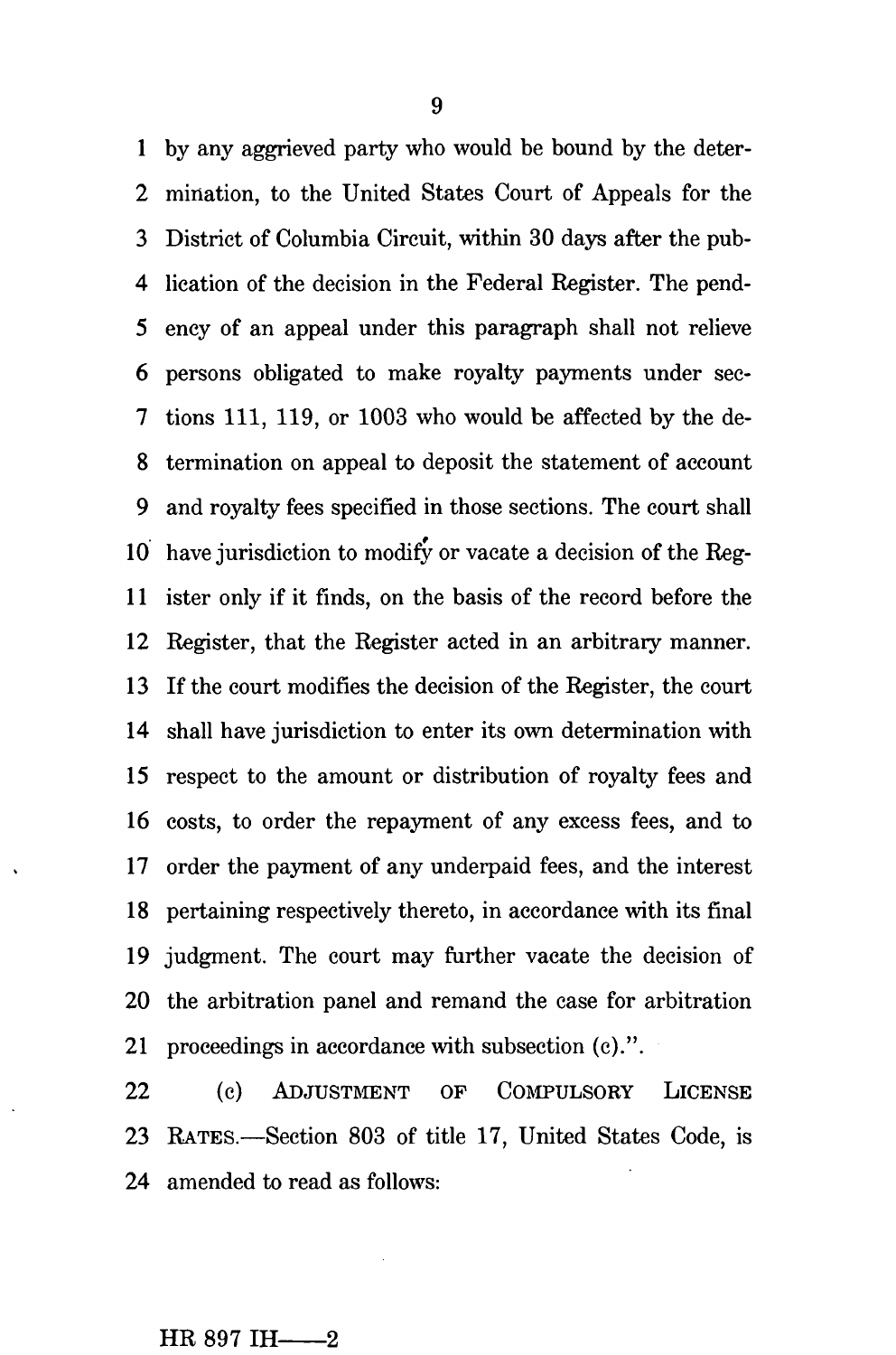**10** 

### **1 "§ 803. Adjustment of compulsory license rates**

2 "(a) PETITIONS.—In accordance with subsection (b), 3 any owner or user of a copyrighted work whose royalty 4 rates are specified by this title, or by a rate established 5 by the Copyright Royalty Tribunal before the date of the 6 enactment of the Copyright Reform Act of 1993, or by 7 a copyright arbitration royalty panel after such date of 8 enactment, may file a petition with the Register of Copy-9 rights declaring that the petitioner requests an adjustment 10 of the rate. The Register of Copyrights shall make a deter-11 mination as to whether the petitioner has a significant in-12 terest in the royalty rate in which an adjustment is re-13 quested. If the Register determines that the petitioner has 14 a significant interest, the Register shall cause notice of 15 this determination, with the reasons therefor, to be pub-16 lished in the Federal Register, together with the notice 17 of commencement of proceedings under this chapter. Ex-18 cept as provided in subsection  $(b)(1)$ , the rates set by a 19 copyright arbitration royalty panel shall attempt to reflect 20 what the fair market value of the use would be in the ab-21 sence of a compulsory license.

22 "(b) TYPES OF PROCEEDINGS.—

23 "(1) CABLE.—In making determinations con-24 cerning the adjustment of the copyright royalty rates 25 in section 111, copyright arbitration royalty panels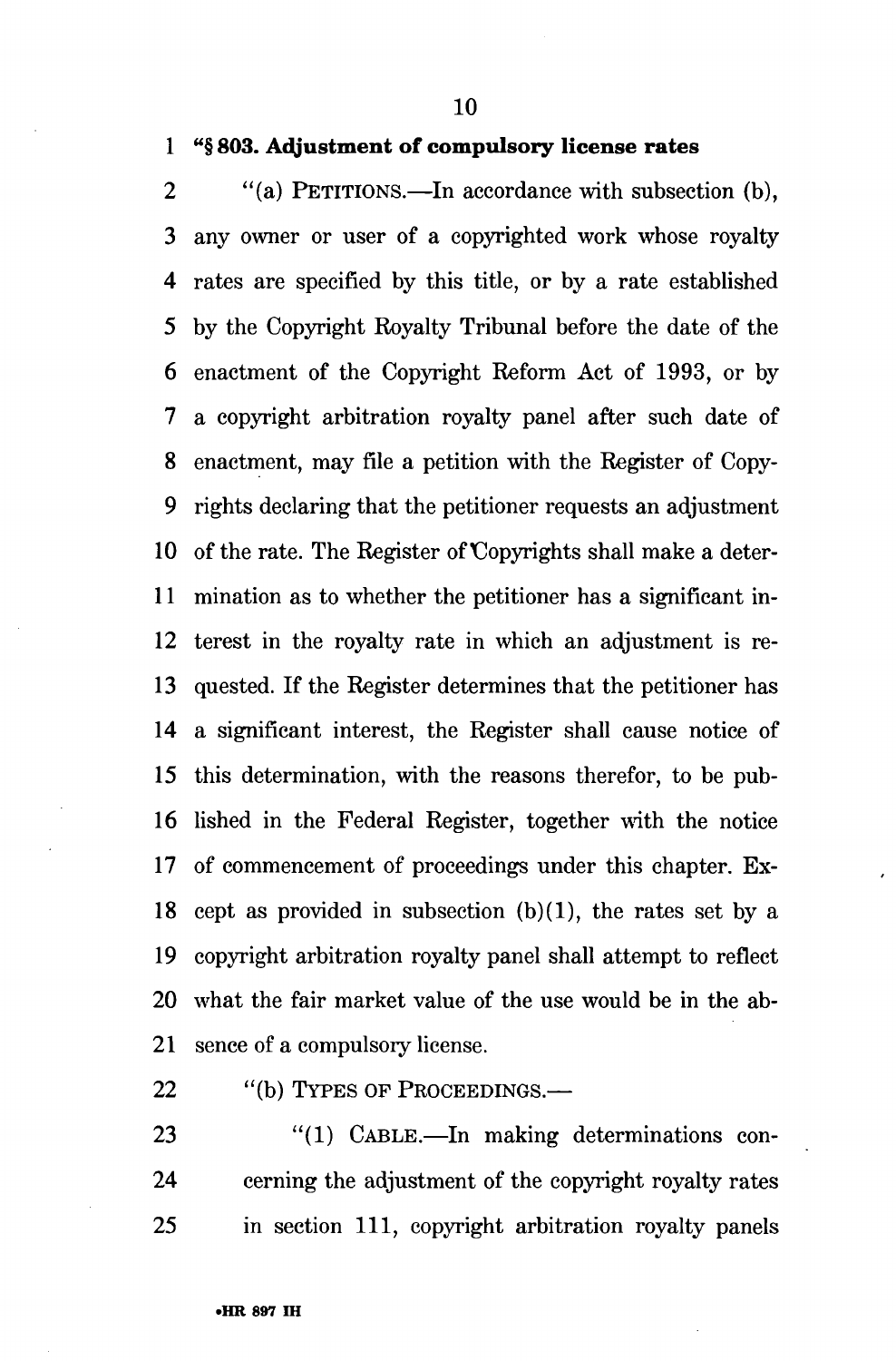1 shall make their determinations only in accordance 2 with the following provisions:

3 "(A) The rates established by section 4 111(d)(1)(B) may be adjusted to reflect na-5 tional monetary inflation or deflation, or 6 changes in the average rates charged cable sub-7 scribers for the basic service of providing sec-8 ondary transmissions to maintain the real con-9 stant dollar level of the royalty fee per sub-10 scriber which existed on the date of the enact-11 ment of the Copyright Reform Act of 1993, ex-12 cept that—

13 "(i) if the average rates charged cable 14 system subscribers for the basic service of 15 providing secondary transmissions are 16 changed so that the average rates exceed 17 national monetary inflation, no change in 18 the rates established by section 19  $111(d)(1)(B)$  shall be permitted; and

20 "(ii) no increase in the royalty fee 21 shall be permitted based on any reduction 22 in the average number of distant signal 23 equivalents per subscriber.

24 Copyright arbitration royalty panels may con-25 sider all factors relating to the maintenance of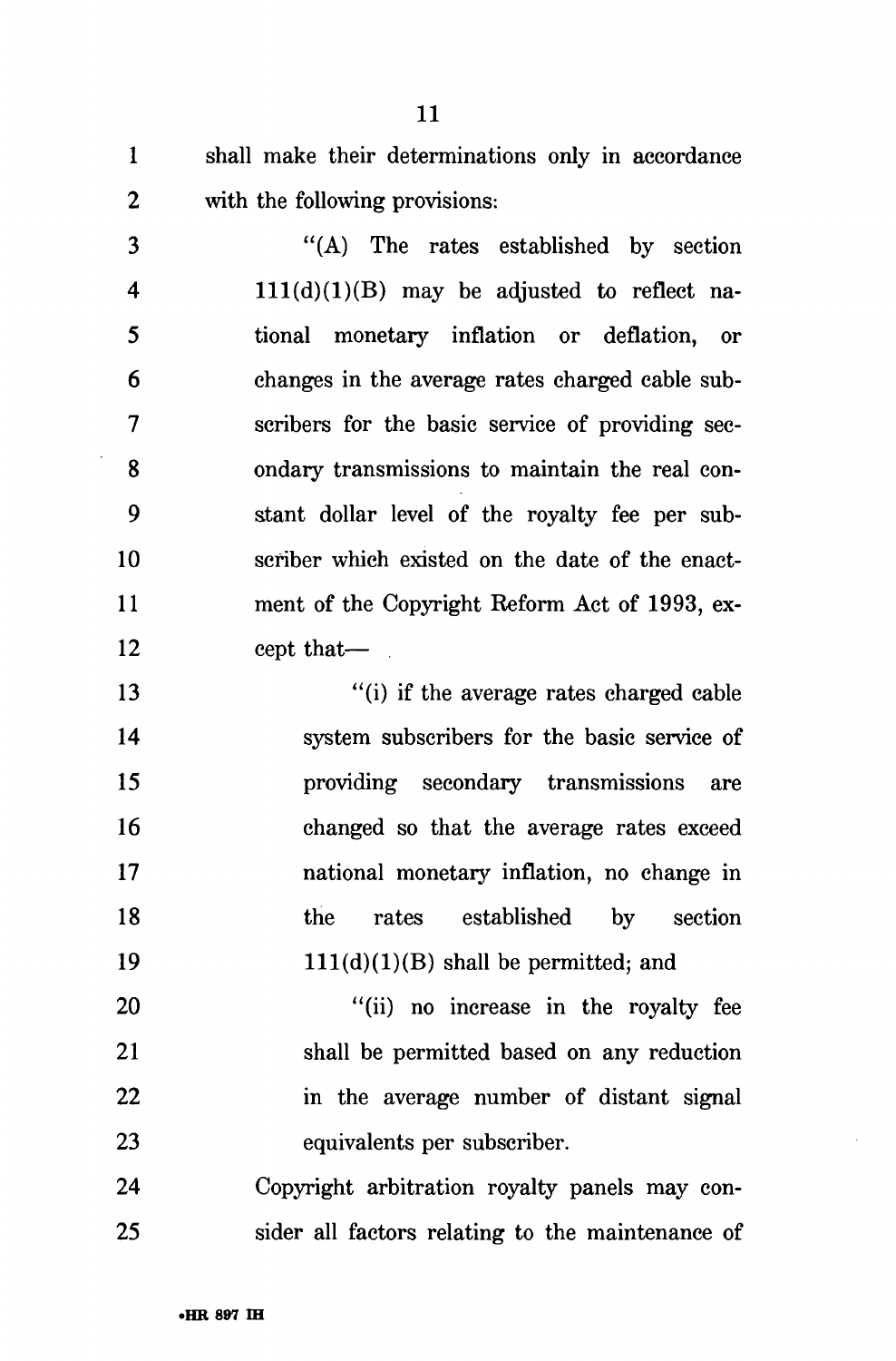such level of payments including, as an extenuating factor, whether the cable industry has been restrained by subscriber rate regulating authorities from increasing the rates for the basic service of providing secondary transmissions.

 $\overline{7}$ "(B) In the event that the rules and regu-8 lations of the Federal Communications Com-9 mission are amended at any time after April 10 15, 1976, to permit the carriage by cable sys-11 tems of additional television broadcast signals 12 beyond the local service area of the primary 13 transmitters of such signals, the royalty rates 14 established by section  $111(d)(1)(B)$  may be adjusted to ensure that the rates for the addi-15 16 tional distant signal equivalents resulting from 17 such carriage are reasonable in the light of the 18 changes effected by the amendment to such 19 rules and regulations. In determining the reasonableness of rates proposed following an 20 21 amendment of Federal Communications Commission rules and regulations, a copyright arbi-22 tration royalty panel shall consider, among 23 24 other factors, the economic impact on copyright 25 owners and users, except that no adjustment in

 $\mathbf{1}$ 

 $\overline{2}$ 

 $\mathbf 3$ 

 $\overline{\mathbf{A}}$ 

5

6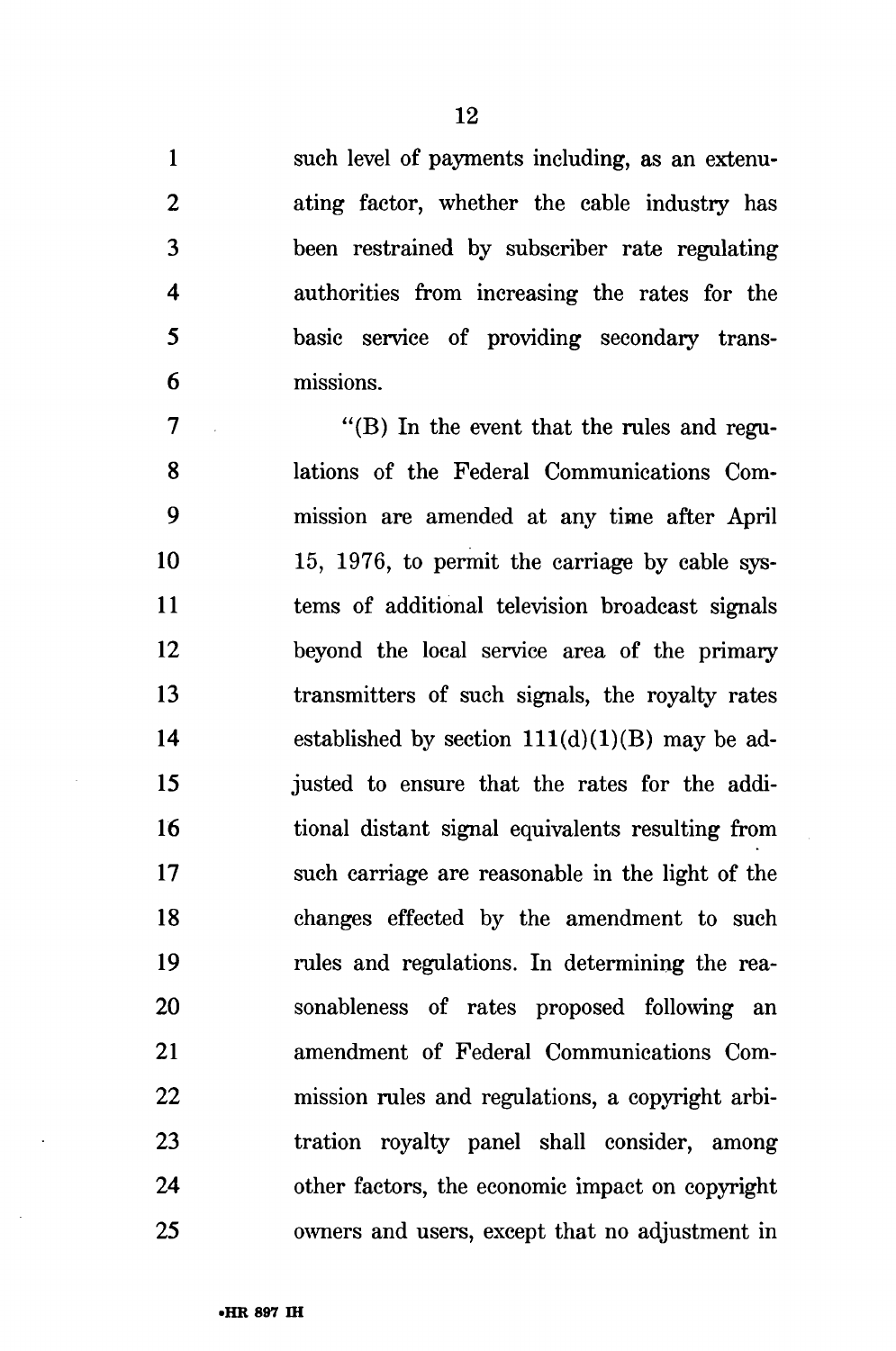1 royalty rates shall be made under this subpara-2 graph with respect to any distant signal equiva-3 lent or fraction thereof represented by—

4 "(i) carriage of any signal permitted 5 under the rules and regulations of the Fed-6 eral Communications Commission in effect 7 on April 15, 1976, or the carriage of a sig-8 nal of the same type (that is, independent, 9 network, or noncommercial educational) 10 substituted for such permitted signal, or

11 "(ii) a television broadcast signal first 12 carried after April 15, 1976, pursuant to 13 an individual waiver of the rules and regu-14 lations of the Federal Communications 15 Commission, as such rules and regulations 16 were in effect on April 15, 1976.

17 "(C) In the event of any change in the 18 rules and regulations of the Federal Commu-19 nications Commission with respect to syn-20 dicated and sports program exclusivity after 21 April 15, 1976, the rates established by section 22 111(d)(1)(B) may be adjusted to assure that 23 such rates are reasonable in light of the 24 changes to such rules and regulations, but any 25 such adjustment shall apply only to the affected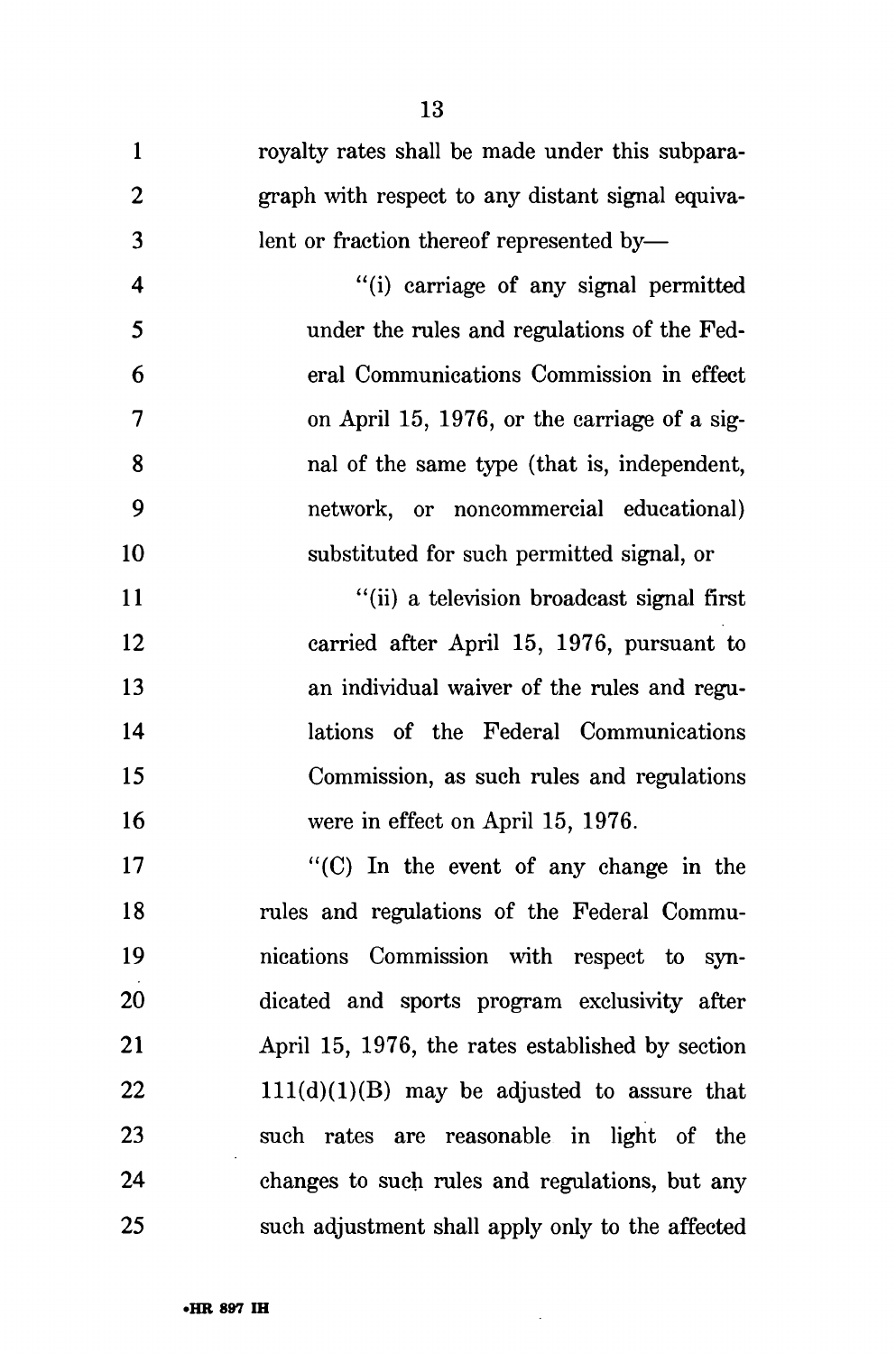television broadcast signals carried on those  $\mathbf{1}$  $\overline{2}$ systems affected by the change.

"(D) The gross receipts limitations estab-3  $\overline{\mathbf{4}}$ lished by section  $111(d)(1)$  (C) and (D) shall be 5 adjusted to reflect national monetary inflation 6 or deflation or changes in the average rates  $\overline{7}$ charged cable system subscribers for the basic service of providing secondary transmissions to 8 9 maintain the real constant dollar value of the 10 exemption provided by such section; and the 11 royalty rate specified in such section shall not 12 be subject to adjustment.

13 "(E) With respect to proceedings under subparagraph (A) or (D), petitions under sub-14 15 section (a) may be filed during 1995 and in 16 each subsequent fifth calendar year.

17 "(F) With respect to proceedings under subparagraph (B) or (C), petitions under sub-18 19 section (a) may be filed within 12 months after an event described in either such subsection. 20 Any change in royalty rates made pursuant to 21 subparagraph (B) or (C) may be reconsidered 22 23 in 1995 and each fifth calendar year thereafter, 24 in accordance with subparagraph  $(B)$  or  $(C)$ , as 25 the case may be.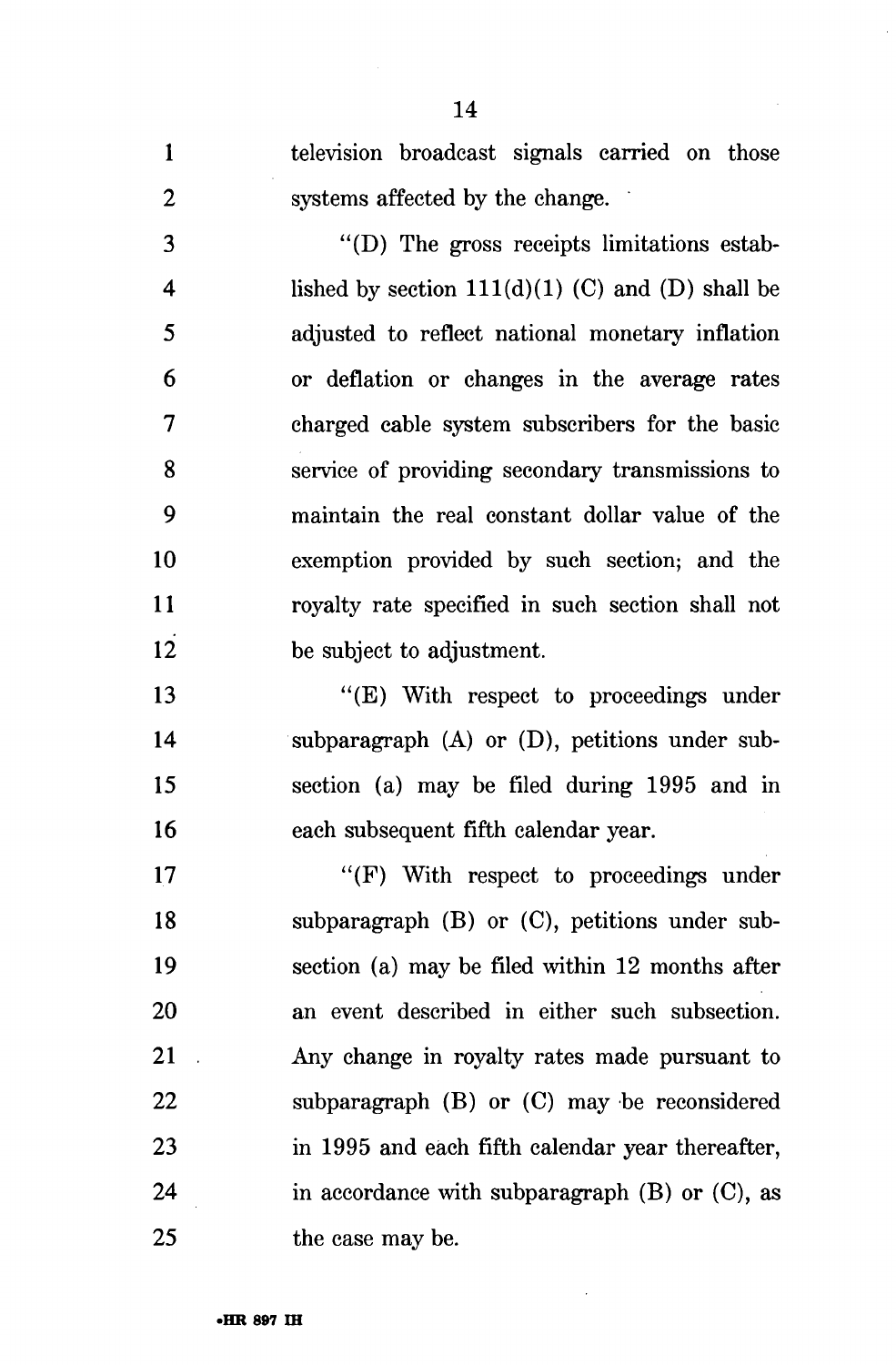1 "(2) PHONORECORDS.—With respect to pro-2 ceedings to adjust the copyright royalty rates in sec-3 tion 115, petitions under subsection (a) may be filed 4 in 1997 and in each subsequent tenth calendar year.

5 "(3) COIN-OPERATED PHONORECORD PLAY-6 ERS.—If a negotiated license authorized by section 7 116 is terminated or expires and is not replaced by 8 another license agreement under such section, the 9 Register of Copyrights shall, upon petition filed 10 under subsection (a) within 1 year after such termi-11 nation or expiration, convene a copyright arbitration 12 royalty panel. The arbitration panel shall promptly 13 establish an interim royalty rate or rates for the 14 public performance by means of a coin-operated pho-15 norecord player of non-dramatic musical works em-16 bodied in phonorecords which had been subject to 17 the terminated or expired negotiated license agree-18 ment. Such rate or rates shall be the same as the 19 last such rate or rates and shall remain in force 20 until the conclusion of proceedings by the arbitration 21 panel, in accordance with section 802, to adjust the 22 royalty rates applicable to such works, or until su-23 perseded by a new negotiated license agreement, as 24 provided in section 116(c).

15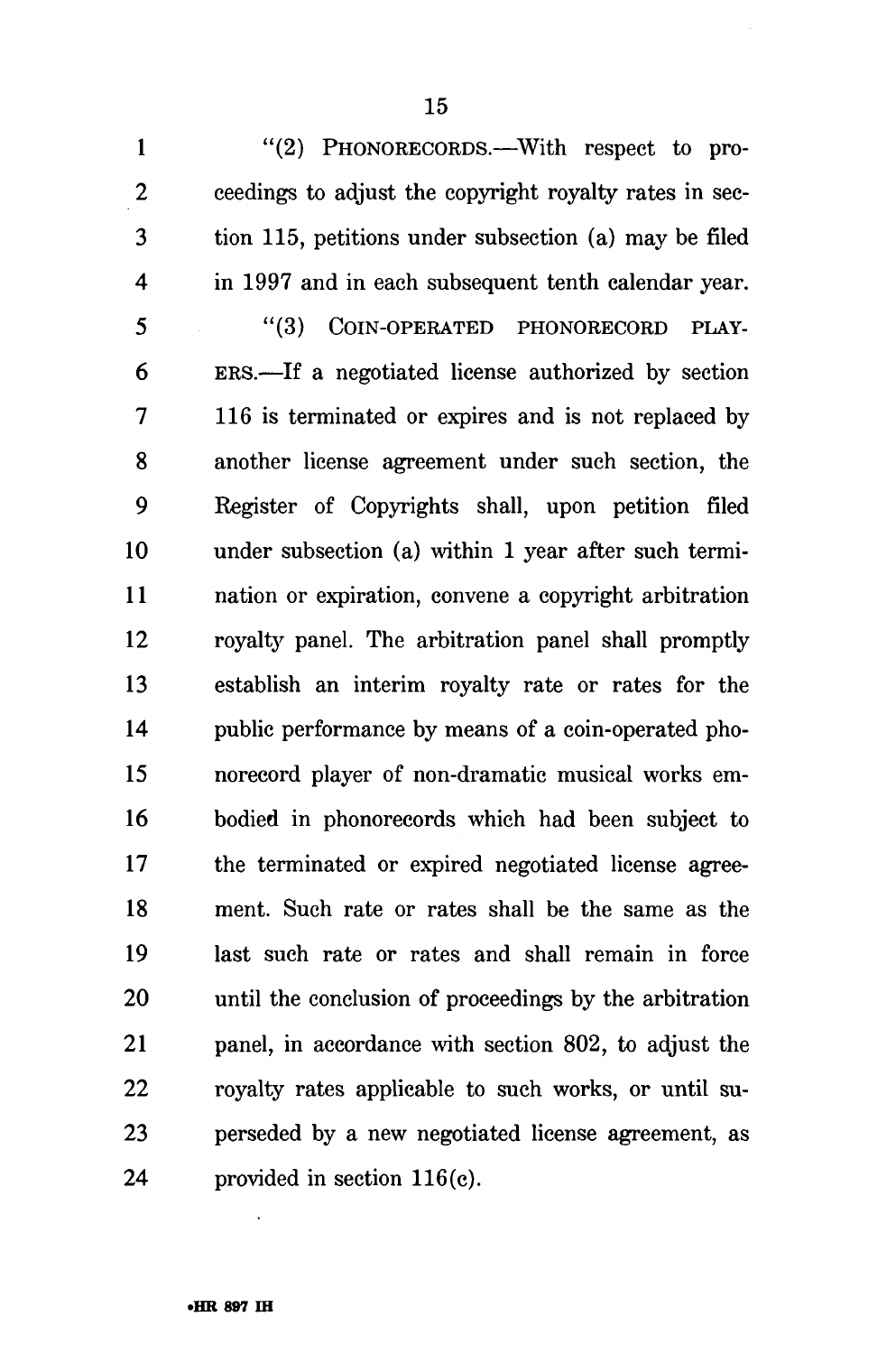1 "(4) NONCOMMERCIAL BROADCASTING.—A 2 copyright arbitration royalty panel may commence 3 proceedings to adjust the copyright royalty rates in 4 section 118 as provided in that section. 5 "(5) DIGITAL AUDIO RECORDING.—The Reg-

6 ister of Copyrights shall make adjustments to roy-7 alty payments under section 1004(a)(3) as provided 8 in that section.".

9 (d) DISTRIBUTION OF COPYRIGHT ROYALTIES.—Sec-10 tion 804 of title 17, United States Code, is amended to 11 read as follows:

### 12 "§ **804. Distribution of copyright royalties**

13 "The distribution of royalties under this title shall be 14 as provided in section 111(d)(4), 119(b)(4), and 1007.".

15 (e) REPEAL.—Sections 805 through 810 of title 17, 16 United States Code, are repealed. •

17 (f) CLERICAL AMENDMENT.—The table of sections at 18 the beginning of chapter 8 of title 17, United States Code,

### 19 is amended to read as follows:

"Sec. 801. Copyright arbitration royalty panels: establishment and purpose. "Sec. 802. Membership and proceedings of copyright arbitration royalty panels. "Sec. 803. Adjustment of compulsory license rates. "Sec. 804. Distribution of copyright royalties.".

### 20 SEC. 202. JUKEBOX LICENSES.

21 (a) REPEAL OF COMPULSORY LICENSE.—Section 22 116 of title 17, United States Code, and the item relating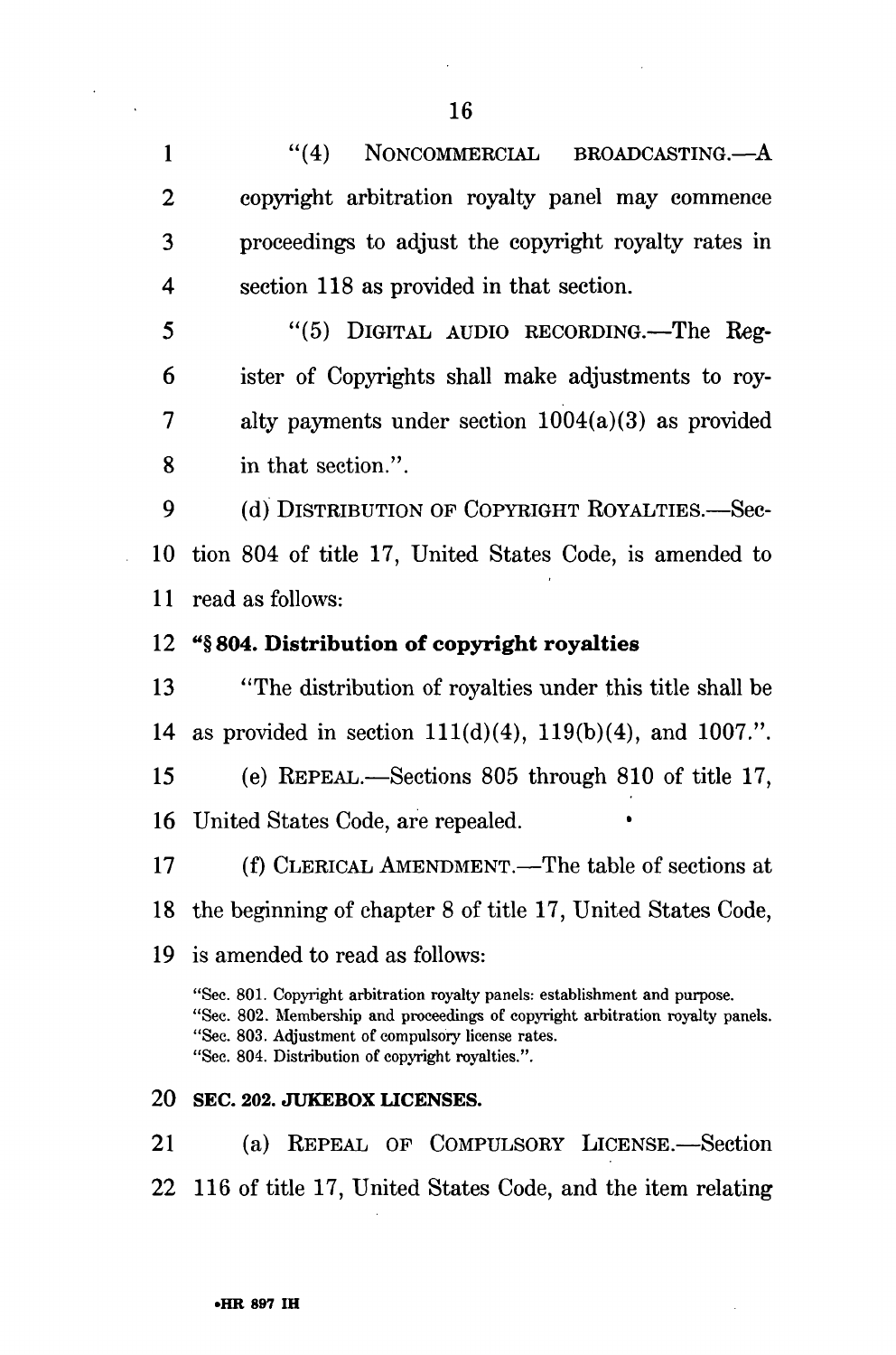1 to section 116 in the table of sections at the beginning 2 of chapter 1 of such title, are repealed. 3 (b) NEGOTIATED LICENSES.—(1) Section 116A of 4 title 17, United States Code, is amended— 5 (A) by redesignating such section as section 6 116; 7 (B) by striking subsection (b) and redesignating 8 subsections (c) and (d) as subsections (b) and (c), 9 respectively; 10 (C) in subsection  $(b)(2)$  (as so redesignated) by 11 striking "Copyright Royalty Tribunal" and inserting 12 "Register of Copyrights"; 13 (D) in subsection (c) (as so redesignated)— 14 (i) in the subsection caption by striking 15 "ROYALTY TRIBUNAL" and inserting "ARBI-16 TRATION ROYALTY PANEL"; and 17 (ii) by striking "the Copyright Royalty Tri-18 bunal" and inserting "a copyright arbitration 19 royalty panel"; and 20  $(E)$  by striking subsections (e), (f), and (g). 21 (2) The table of sections at the beginning of chapter 22 1 of title 17, United States Code, is amended by striking 23 "116A" and inserting "116".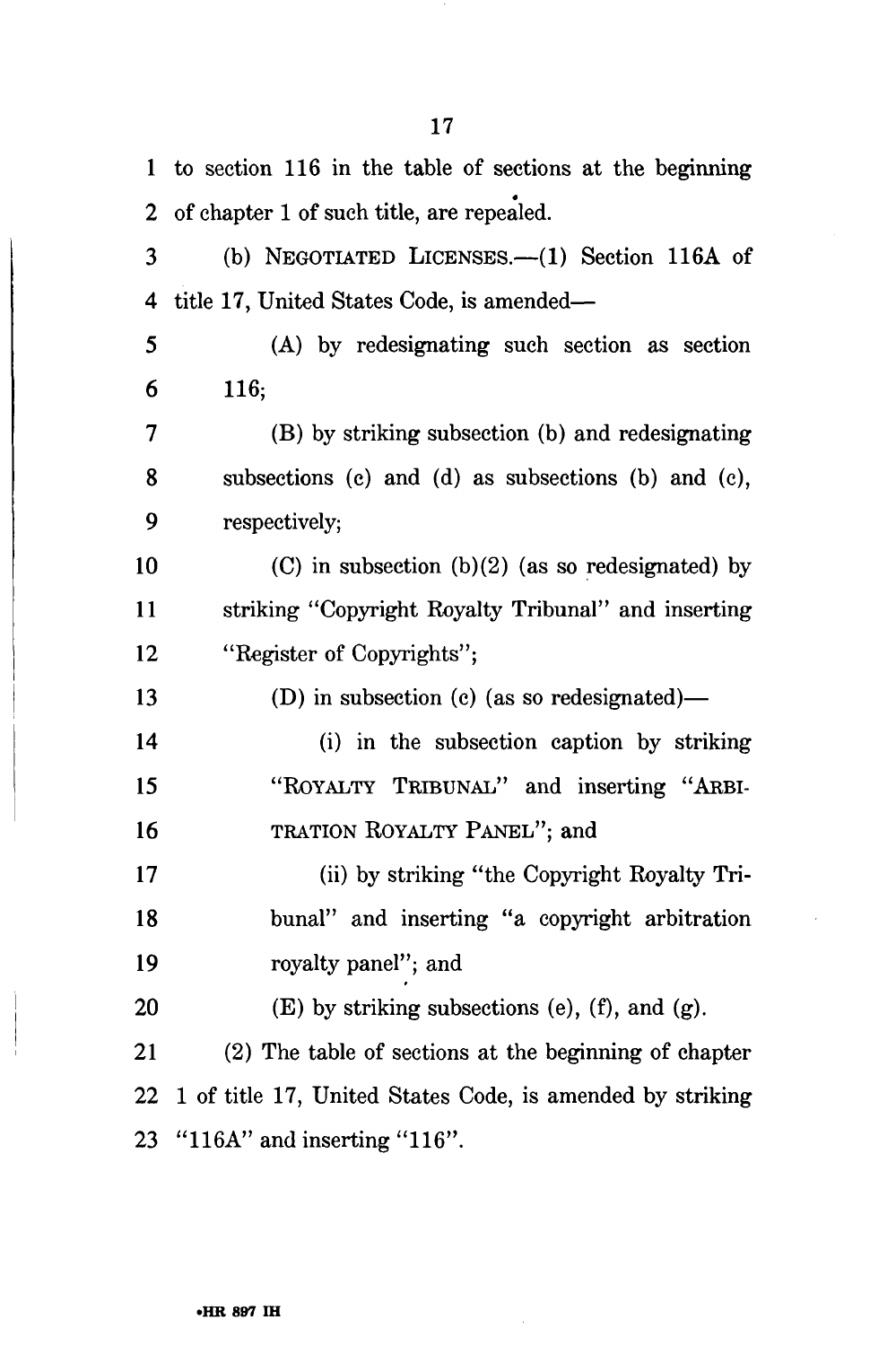| 1                | SEC. 203. PUBLIC BROADCASTING COMPULSORY LICENSE. |
|------------------|---------------------------------------------------|
| $\boldsymbol{2}$ | Section 118 of title 17, United States Code, is   |
| 3                | amended-                                          |
| 4                | $(1)$ in subsection $(b)$ —                       |
| 5                | $(A)$ by striking the first 2 sentences;          |
| 6                | (B) in the third sentence by striking             |
| 7                | "works specified by this subsection" and insert-  |
| 8                | ing "published nondramatic musical works and      |
| 9                | published pictorial, graphic, and sculptural      |
| 10               | works";                                           |
| 11               | (C) in paragraph $(1)$ —                          |
| 12               | (i) in the first sentence by striking ",          |
| 13               | within one hundred and twenty days after          |
| 14               | publication of the notice specified in this       |
| 15               | subsection,"; and                                 |
| 16               | (ii) by striking "Copyright Royalty               |
| 17               | Tribunal" each place it appears and insert-       |
| 18               | ing "Register of Copyrights";                     |
| 19               | (D) in paragraph (2) by striking "Tribu-          |
| 20               | nal" and inserting "Register of Copyrights";      |
| 21               | $(E)$ in paragraph $(3)$ —                        |
| 22               | (i) by striking the first sentence and            |
| 23               | inserting the following: "In the absence of       |
| 24               | license agreements negotiated under para-         |
| 25               | graph (2), the Register of Copyrights shall,      |
| 26               | pursuant to section 803, convene a copy-          |
|                  |                                                   |

18

 $\hat{\boldsymbol{\beta}}$ 

 $\hat{\mathcal{A}}$ 

 $\bar{\beta}$ 

 $\ddot{\phantom{a}}$ 

 $\bar{\bar{z}}$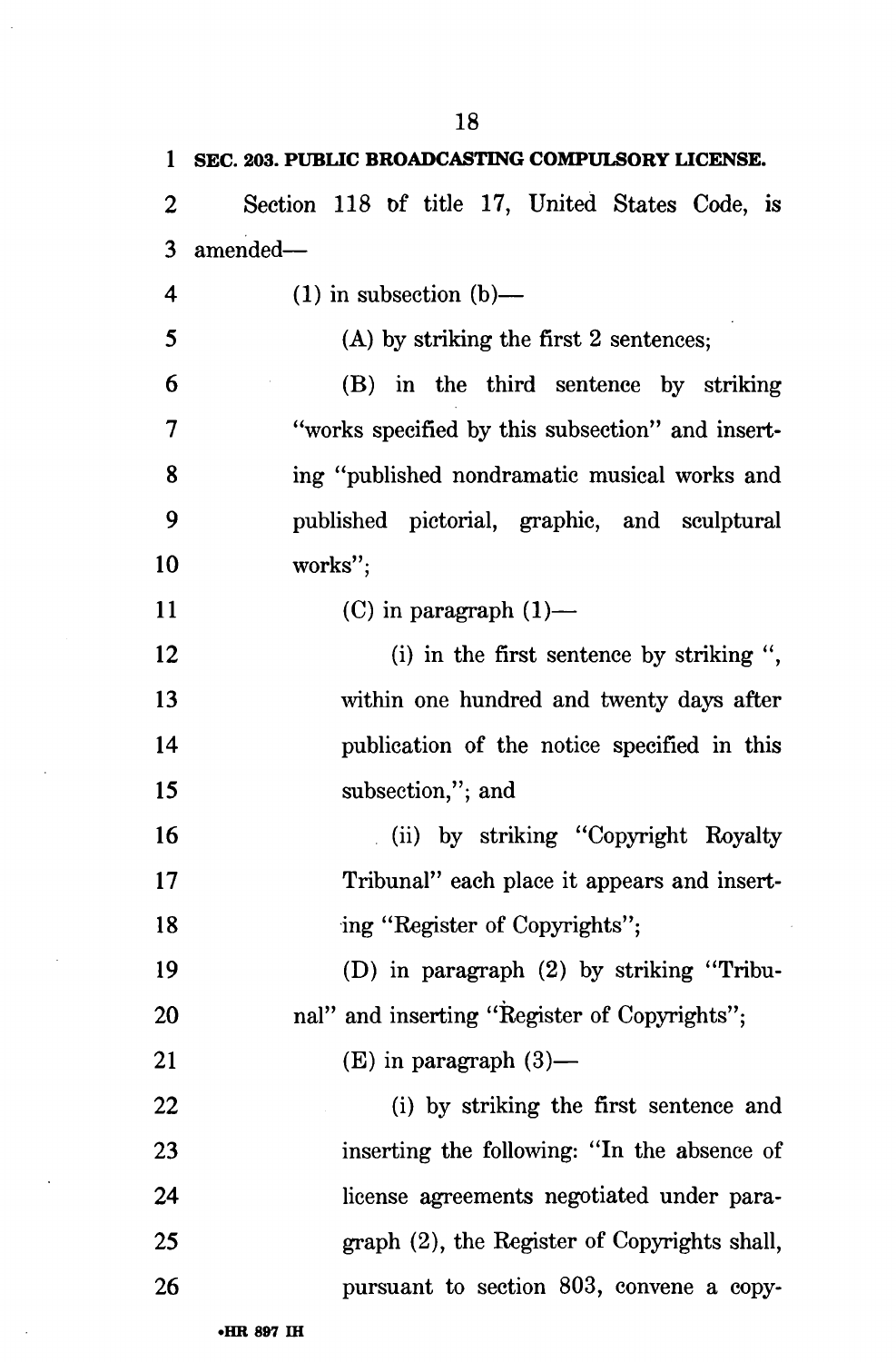$\langle \cdot, \cdot \rangle$ 

| $\mathbf{1}$     | right arbitration royalty panel to determine |
|------------------|----------------------------------------------|
| $\boldsymbol{2}$ | and publish in the Federal Register a        |
| 3                | schedule of rates and terms which, subject   |
| $\boldsymbol{4}$ | to paragraph $(2)$ , shall be binding on all |
| 5                | owners of copyright in works specified by    |
| 6                | this subsection and public broadcasting en-  |
| $\overline{7}$   | tities, regardless of whether such copyright |
| 8                | owners have submitted proposals to the       |
| 9                | Register of Copyrights.";                    |
| 10               | (ii) in the second sentence—                 |
| 11               | (I) by striking "Copyright Roy-              |
| 12               | alty Tribunal" and inserting "copy-          |
| 13               | right arbitration royalty panel"; and        |
| 14               | (II) by striking "clause (2) of              |
| 15               | this subsection" and inserting "para-        |
| 16               | graph $(2)$ "; and                           |
| 17               | (iii) in the last sentence by striking       |
| 18               | "Copyright Royalty Tribunal" and insert-     |
| 19               | ing "Register of Copyrights"; and            |
| 20               | $(F)$ by striking paragraph $(4)$ ;          |
| 21               | $(2)$ by striking subsection $(c)$ ; and     |
| 22               | $(3)$ in subsection $(d)$ —                  |
| 23               | (A) by redesignating such subsection as      |
| 24               | subsection (c);                              |

 $\mathcal{L}^{\text{max}}_{\text{max}}$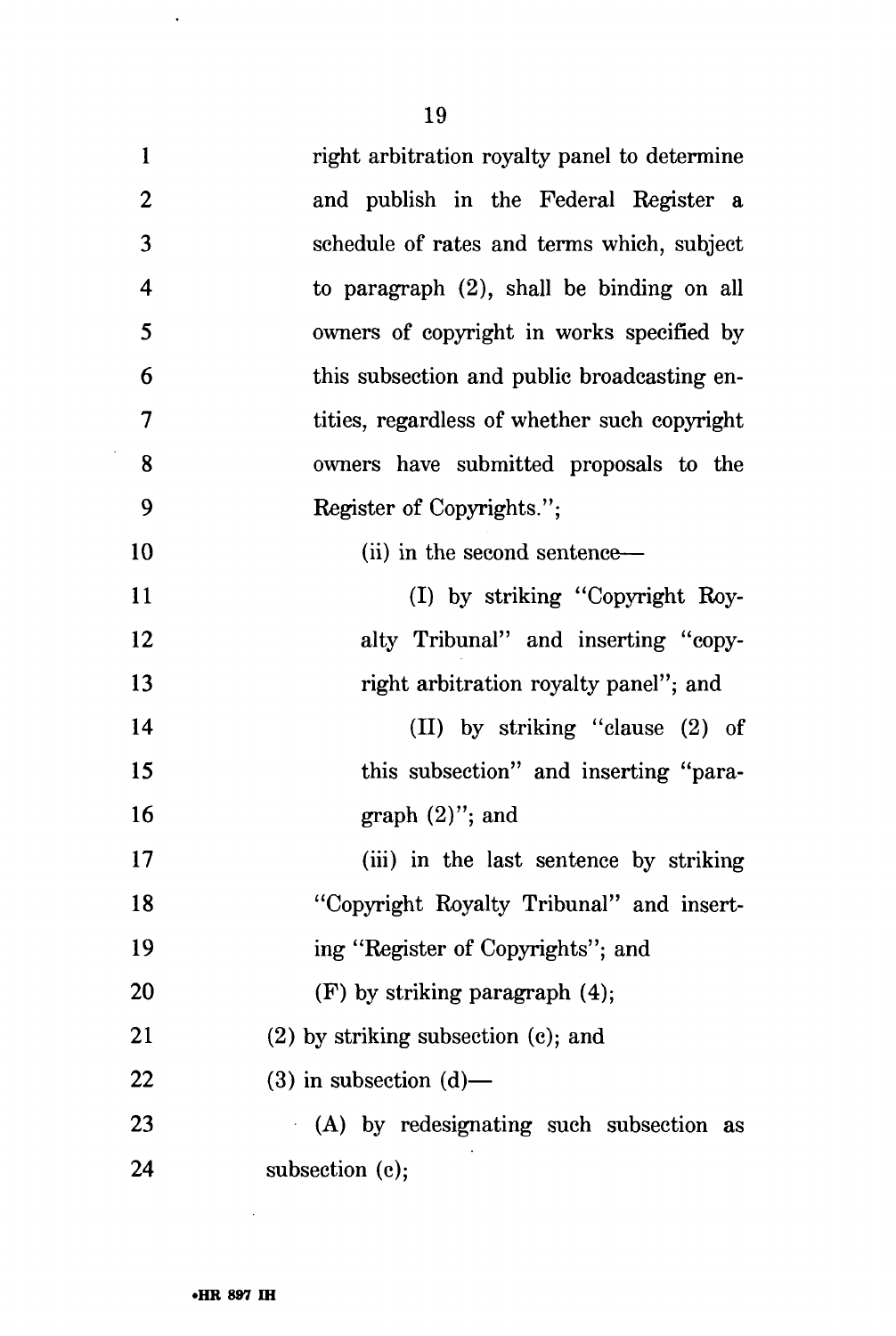| $\mathbf{1}$   | (B) by striking "to the transitional provi-          |
|----------------|------------------------------------------------------|
| $\overline{2}$ | sions of subsection $(b)(4)$ , and"; and             |
| 3              | (C) by striking "Copyright Royalty Tribu-            |
| 4              | nal" and inserting "copyright arbitration roy-       |
| 5              | alty panel".                                         |
| 6              | SEC. 204. SECONDARY TRANSMISSIONS BY SUPERSTATIONS   |
| $\overline{7}$ | NETWORK STATIONS FOR<br><b>AND</b><br><b>PRIVATE</b> |
| 8              | <b>VIEWING.</b>                                      |
| 9              | Section 119 of title 17, United States Code, is      |
| 10             | amended-                                             |
| 11             | $(1)$ in subsection $(b)$ —                          |
| 12             | (A) in paragraph (1) by striking ", after            |
| 13             | consultation with the Copyright Royalty Tribu-       |
| 14             | nal," each place it appears;                         |
| 15             | (B) in paragraph (2) by striking "Copy-              |
| 16             | right Royalty Tribunal" and inserting "Register      |
| 17             | of Copyrights";                                      |
| 18             | (C) in paragraph (3) by striking "Copy-              |
| 19             | right Royalty Tribunal" and inserting "Register      |
| 20             | of Copyrights"; and                                  |
| 21             | (D) in paragraph $(4)$ —                             |
| 22             | (i) by striking "Copyright Royalty                   |
| 23             | Tribunal" each place it appears and insert-          |
| 24             | ing "Register of Copyrights";                        |

 $\bar{z}$ 

 $\mathcal{A}^{\mathcal{A}}$ 

 $\mathcal{A}^{\mathcal{A}}$ 

 $\sim$ 

 $\ddot{\phantom{0}}$ 

 $\hat{\mathbf{v}}$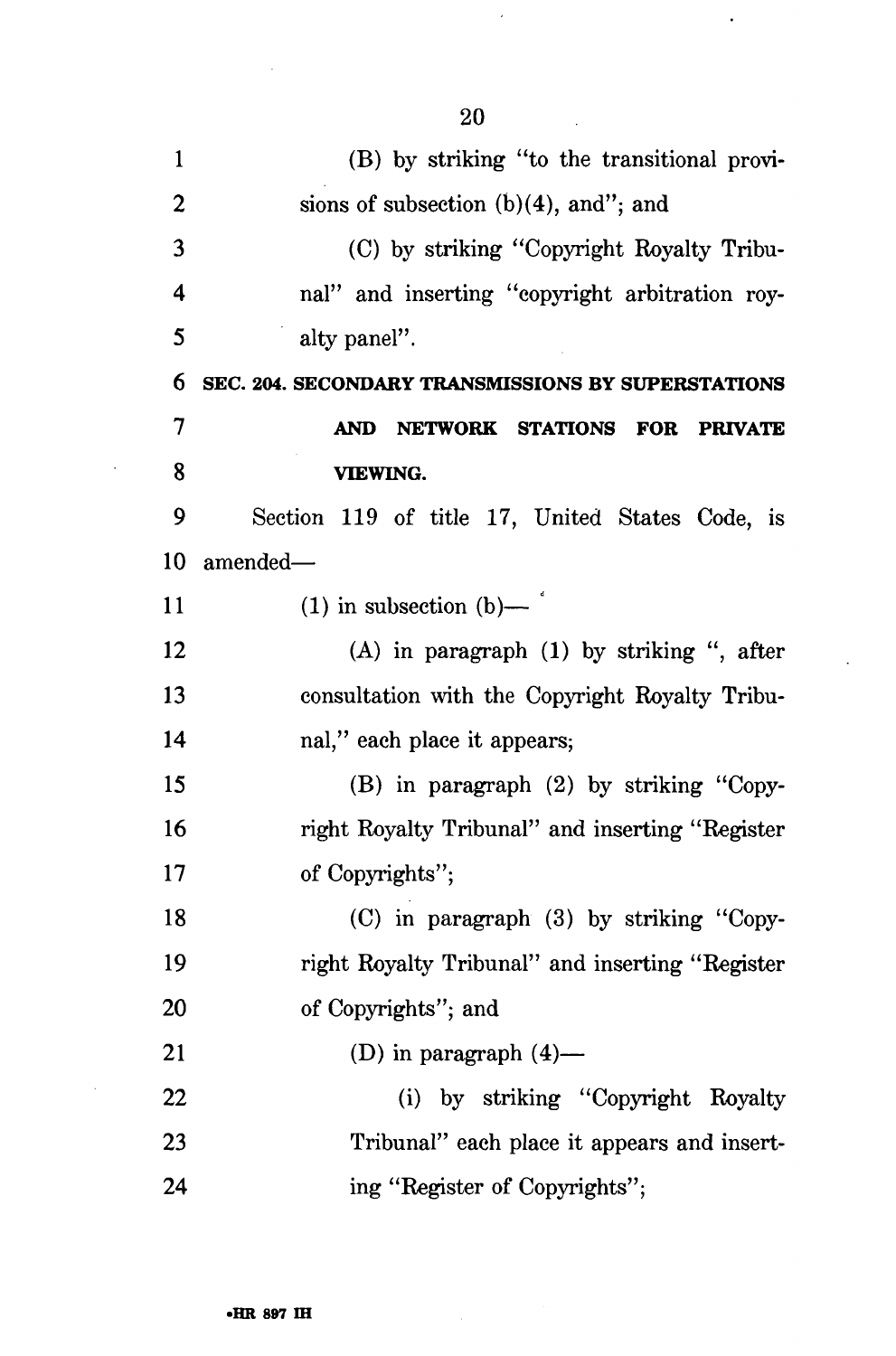| $\mathbf{1}$            | (ii) by striking "Tribunal" each place                        |
|-------------------------|---------------------------------------------------------------|
| $\boldsymbol{2}$        | it appears and inserting "Register"; and                      |
| 3                       | (iii) in subparagraph (C) by striking                         |
| $\overline{\mathbf{4}}$ | "conduct a proceeding" in the last sen-                       |
| 5                       | tence and inserting "convene a copyright                      |
| 6                       | arbitration royalty panel"; and                               |
| 7                       | (2) by striking subsection (c) and inserting the              |
| 8                       | following:                                                    |
| 9                       | "(c) DETERMINATION OF ROYALTIES.-The royalty                  |
| 10                      | fee payable under subsection $(b)(1)(B)$ shall be that estab- |
| 11                      | lished by the Copyright Royalty Tribunal on May 1, 1992,      |
| <u>12</u>               | as corrected on May 18, 1992.".                               |
| 13                      | SEC. 205. CONFORMING AMENDMENTS.                              |
| 14                      | (a) CABLE COMPULSORY LICENSE.-Section 111(d)                  |
| 15                      | of title 17, United States Code, is amended as follows:       |
| 16                      | (1) Paragraph $(1)$ is amended by striking ",                 |
| 17                      | after consultation with the Copyright Royalty Tribu-          |
| 18                      | nal (if and when the Tribunal has been con-                   |
| 19                      | stituted),".                                                  |
| <b>20</b>               | (2) Paragraph $(1)(A)$ is amended by striking                 |
| 21                      | ", after consultation with the Copyright Royalty Tri-         |
| 22                      | bunal (if and when the Tribunal has been con-                 |
| 23                      | stituted),".                                                  |
| 24                      | $(3)$ Paragraph $(2)$ is amended by striking the              |
| 25                      | second and third sentences and by inserting the fol-          |

 $\bar{\mathbf{z}}$ 

 $\ddot{\phantom{a}}$ 

 $\ddot{\phantom{1}}$ 

 $\sim 10^6$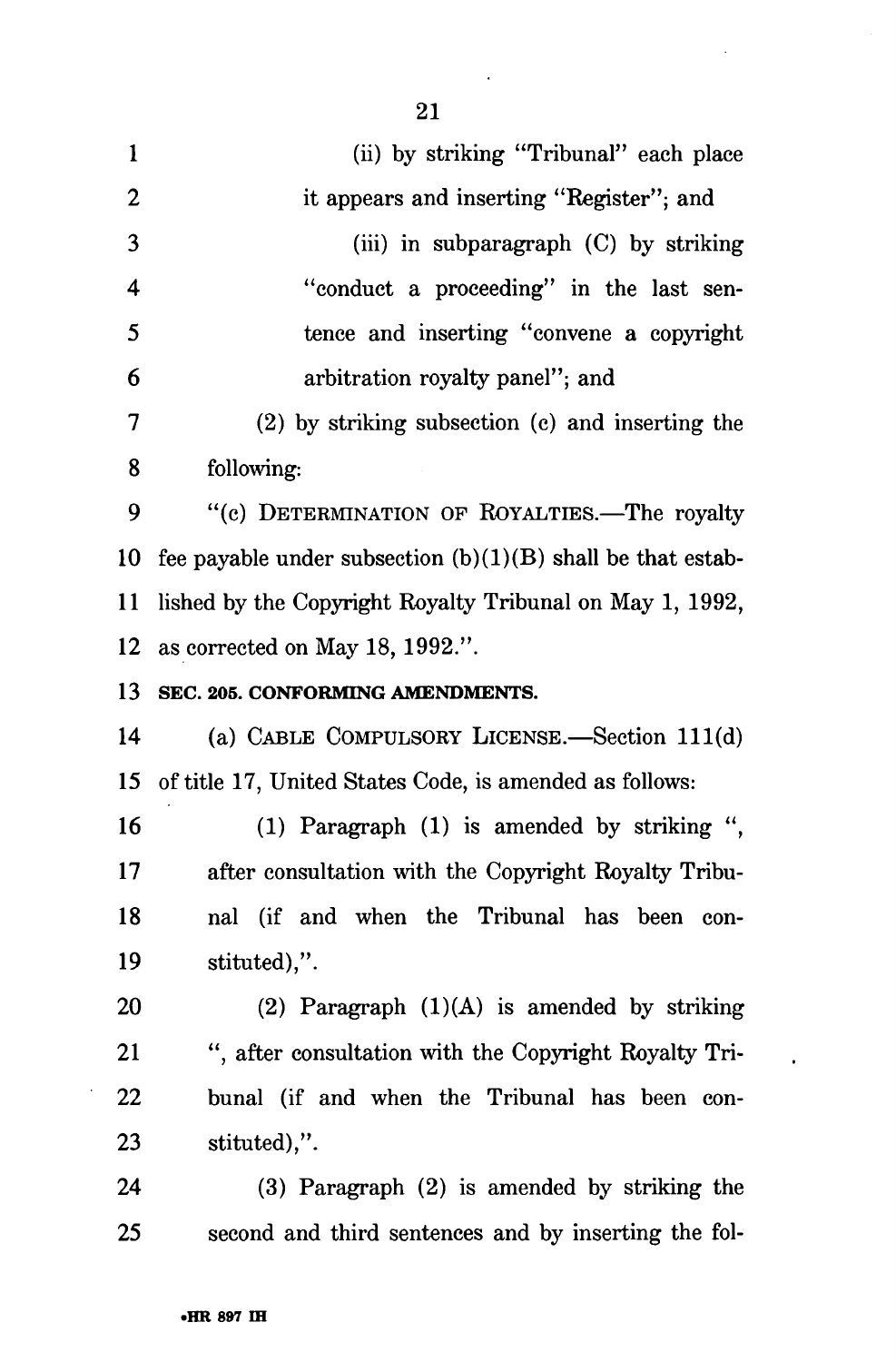$\overline{\phantom{a}}$ 

 $\sim$ 

 $\sim$ 

 $\hat{\mathcal{A}}$  $\bullet$  .

| $\mathbf{1}$   | lowing: "All funds held by the Secretary of the         |
|----------------|---------------------------------------------------------|
| $\overline{2}$ | Treasury shall be invested in interest-bearing United   |
| 3              | States securities for later distribution by the Reg-    |
| 4              | ister in the event no controversy over distribution ex- |
| 5              | ists, or by a copyright arbitration royalty panel in    |
| 6              | the event a controversy over such distribution exists.  |
| 7              | The Register shall compile and publish on a semi-       |
| 8              | annual basis, a compilation of all statements of ac-    |
| 9              | count covering the relevant 6-month period provided     |
| 10             | by paragraph (1) of this subsection.".                  |
| 11             | (4) Paragraph $(4)(A)$ is amended—                      |
| 12             | (A) by striking "Copyright Royalty Tribu-               |
| 13             | nal" and inserting "Register of Copyrights";            |
| 14             | and                                                     |
| 15             | (B) by striking "Tribunal" and inserting                |
| 16             | "Register".                                             |
| 17             | (5) Paragraph $(4)(B)$ is amended to read as            |
| 18             | follows:                                                |
| 19             | "(B) After the first day of August of each              |
| 20             | year, the Register of Copyrights shall determine        |
| 21             | whether there exists a controversy concerning           |
| 22             | the distribution of royalty fees. If the Register       |
| 23             | determines that no such controversy exists, the         |
| 24             | Register shall, after deducting the Copyright           |
| 25             | Office's reasonable administrative costs under          |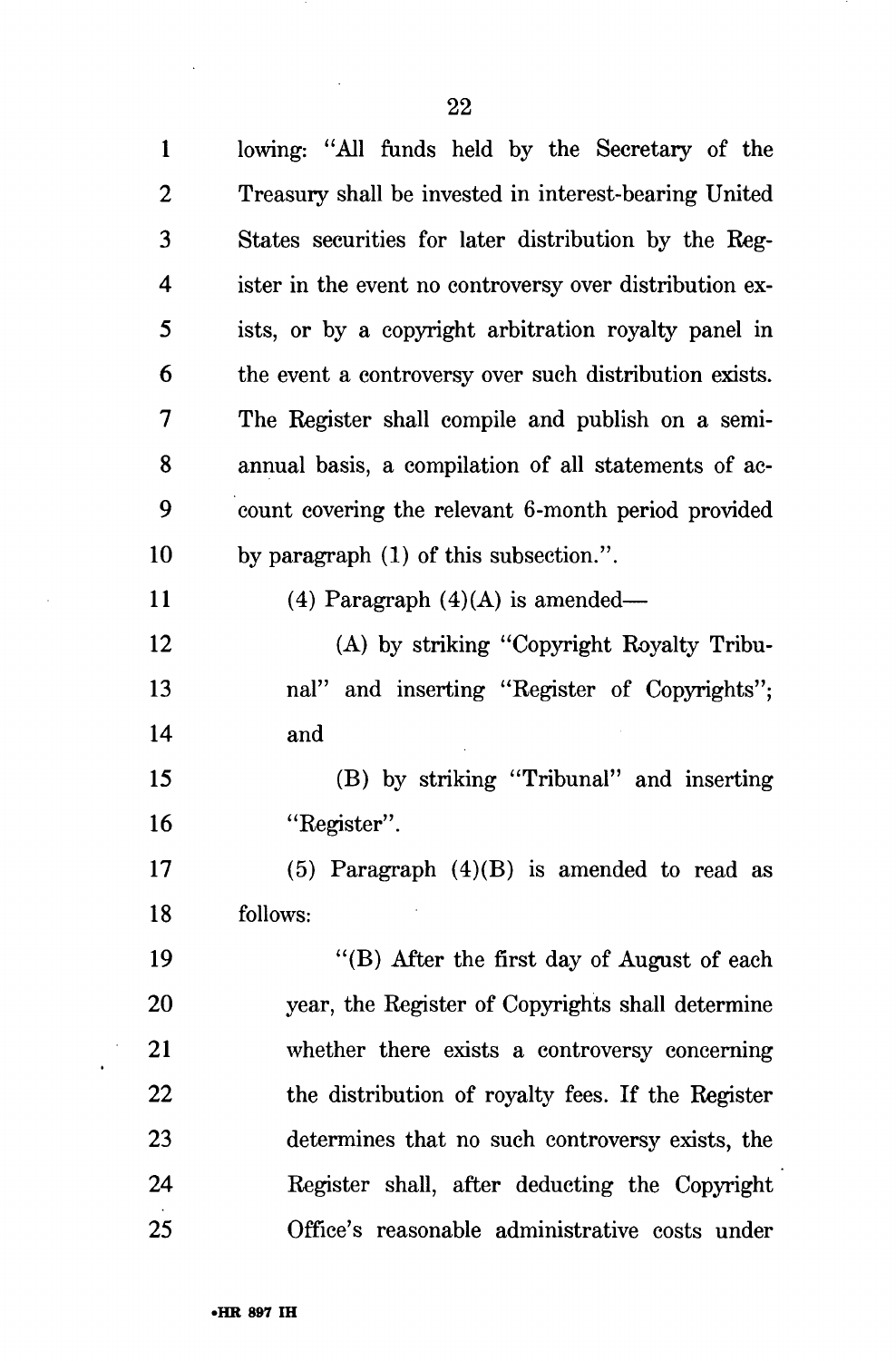$\sim 10^{-11}$ 

| $\mathbf{1}$ | this section, distribute such fees to the copy-     |
|--------------|-----------------------------------------------------|
| $\mathbf{2}$ | right owners entitled, or to their designated       |
| 3            | agents. If the Register finds the existence of a    |
| 4            | controversy, the Register shall, pursuant to        |
| 5            | chapter 8 of this title, convene a copyright arbi-  |
| 6            | tration royalty panel to determine the distribu-    |
| 7            | tion of royalty fees.".                             |
| 8            | $(6)$ Paragraph $(4)(C)$ is amended by striking     |
| 9            | "Copyright Royalty Tribunal" and inserting "Reg-    |
| 10           | ister of Copyrights".                               |
| 11           | (b) AUDIO HOME RECORDING ACT.—                      |
| 12           | (1) ROYALTY PAYMENTS.—Section $1004(a)(3)$          |
| 13           | of title 17, United States Code, is amended—        |
| 14           | (A) by striking "Copyright Royalty Tribu-           |
| 15           | nal" and inserting "Register of Copyrights";        |
| 16           | and                                                 |
| 17           | (B) by striking "Tribunal" and inserting            |
| 18           | "Register".                                         |
| 19           | (2) DEPOSIT OF ROYALTY PAYMENTS.—Section            |
| <b>20</b>    | 1005 of title 17, United States Code, is amended by |
| 21           | striking the last sentence.                         |
| 22           | (3) ENTITLEMENT TO ROYALTY PAYMENTS.-               |
| 23           | Section 1006(c) of title 17, United States Code, is |
| 24           | amended by striking "Copyright Royalty Tribunal"    |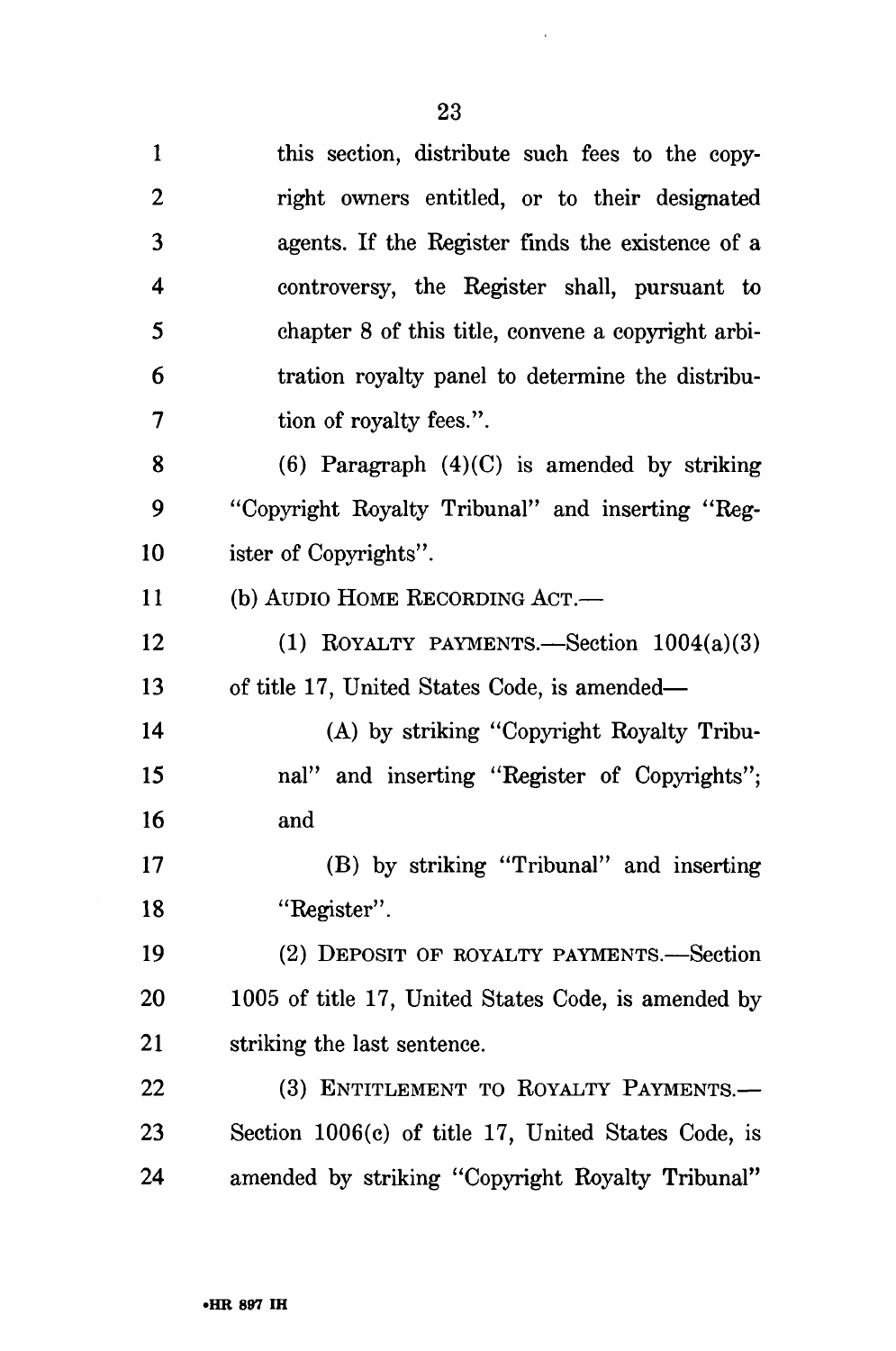| $\mathbf{1}$   | and inserting "Register of Copyrights shall convene |
|----------------|-----------------------------------------------------|
| $\overline{2}$ | a copyright arbitration royalty panel which".       |
| 3              | (4) PROCEDURES FOR DISTRIBUTING ROYALTY             |
| 4              | PAYMENTS.—Section 1007 of title 17, United States   |
| 5              | Code, is amended—                                   |
| 6              | (A) in subsection (a)(1) by striking "Copy-         |
| 7              | right Royalty Tribunal" and inserting "Register     |
| 8              | of Copyrights";                                     |
| 9              | $(B)$ in subsection $(b)$ —                         |
| 10             | (i) by striking "Copyright Royalty                  |
| 11             | Tribunal" and inserting "Register of Copy-          |
| 12             | rights"; and                                        |
| 13             | (ii) by striking "Tribunal" each place              |
| 14             | it appears and inserting "Register"; and            |
| 15             | $(C)$ in subsection $(e)$ —                         |
| 16             | (i) by striking the first sentence and              |
| 17             | inserting "If the Register finds the exist-         |
| 18             | ence of a controversy, the Register shall,          |
| 19             | pursuant to chapter 8 of this title, convene        |
| 20             | a copyright arbitration royalty panel to de-        |
| 21             | termine the distribution of royalty pay-            |
| 22             | ments."; and                                        |
| 23             | (ii) by striking "Tribunal" each place              |
| 24             | it appears and inserting "Register".                |

 $\sim$ 

 $\sim 10^{-10}$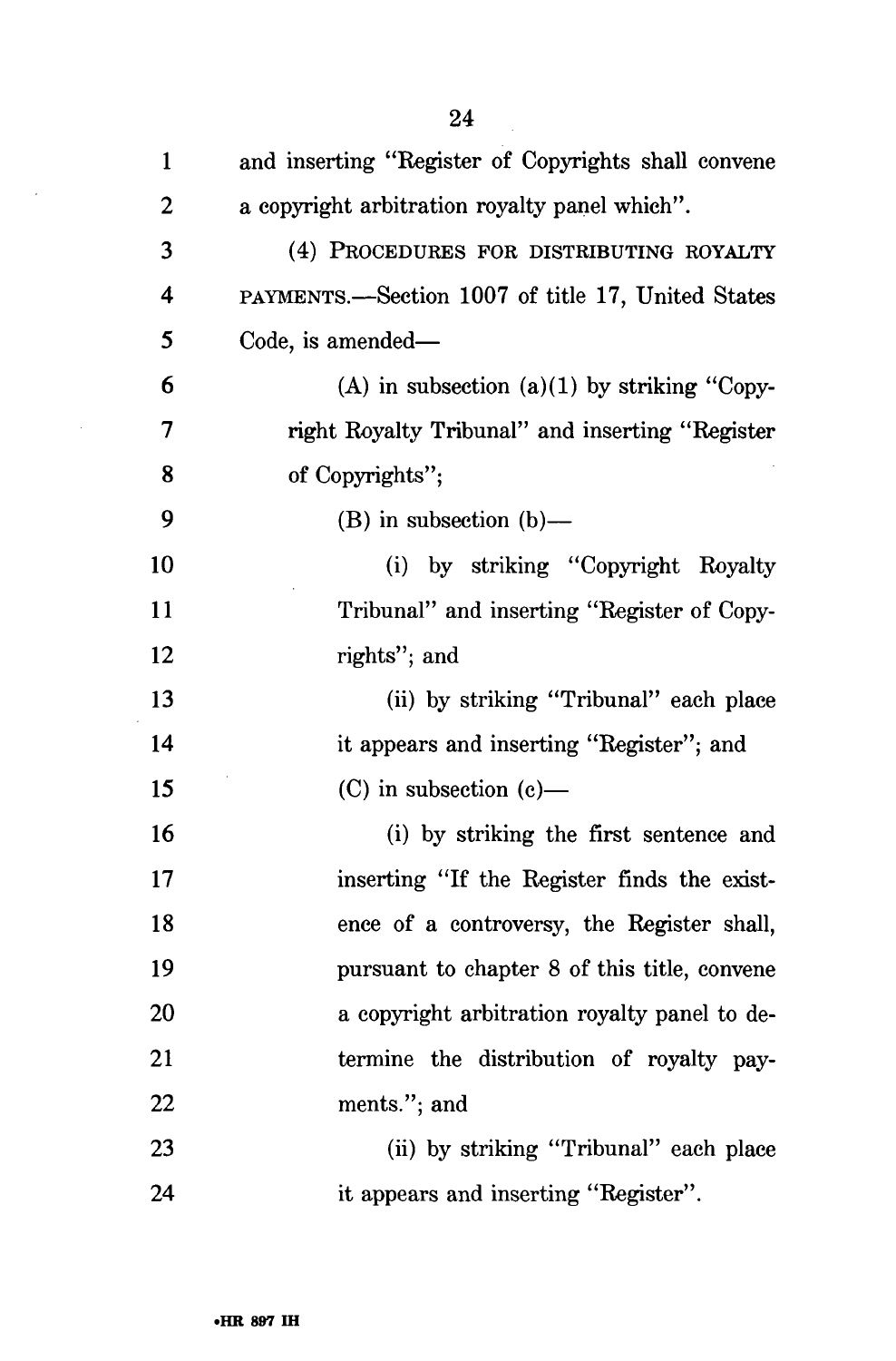| 1              | (5) ARBITRATION OF CERTAIN DISPUTES.—Sec-     |
|----------------|-----------------------------------------------|
| $\overline{2}$ | tion 1010 of title 17, United States Code, is |
| 3              | amended-                                      |
| $\overline{4}$ | $(A)$ in subsection $(b)$ —                   |
| 5              | (i) by striking "Copyright Royalty            |
| 6              | Tribunal" and inserting "Register of Copy-    |
| 7              | rights"; and                                  |
| 8              | (ii) by striking "Tribunal" each place        |
| 9              | it appears and inserting "Register";          |
| 10             | (B) in subsection (e) by striking "Copy-      |
| 11             | right Royalty Tribunal" each place it appears |
| 12             | and inserting "Register of Copyrights";       |
| 13             | $(C)$ in subsection $(f)$ —                   |
| 14             | (i) by striking "Copyright Royalty            |
| 15             | Tribunal" each place it appears and insert-   |
| 16             | ing "Register of Copyrights";                 |
| 17             | (iii) by striking "Tribunal" each place       |
| 18             | it appears and inserting "Register"; and      |
| 19             | (iii) in the third sentence by striking       |
| 20             | "its" and inserting "the Register's"; and     |
| 21             | (D) in subsection $(g)$ —                     |
| 22             | (i) by striking "Copyright Royalty            |
| 23             | Tribunal" and inserting "Register of Copy-    |
| 24             | rights"; and                                  |